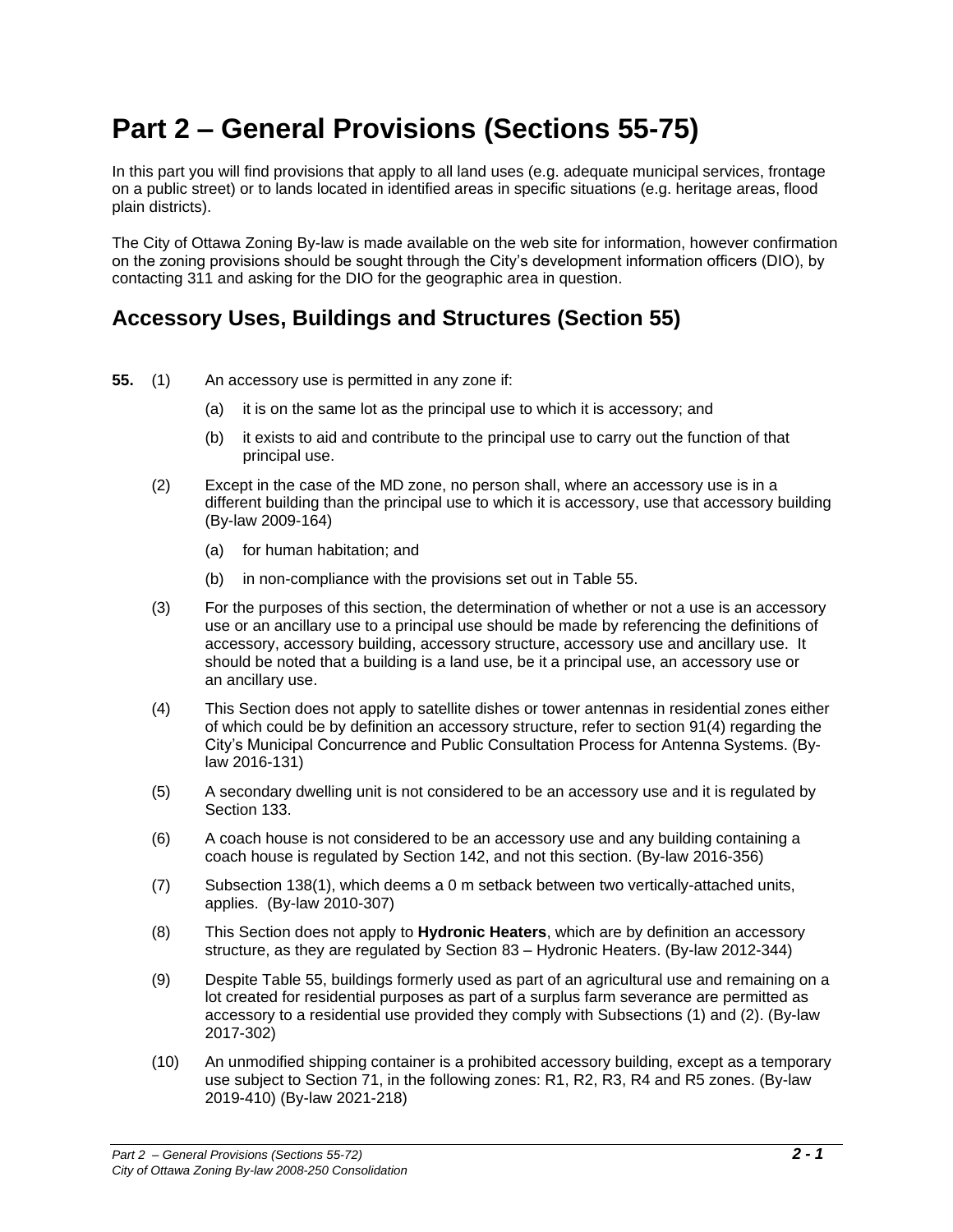#### **TABLE 55 – PROVISIONS FOR ACCESSORY USES, BUILDINGS OR STRUCTURES-**

*(*By-law 2009-164) (By-law 2013-224) (By-law 2020-289)

| Zoning Mechanism |                                                                                                    |                                                                                                                                                                                                                                                                                                                                                                                                                                                                                 | Provisions                                                                                                                                                             |                                               |                                                                                    |                                                                                        |                                                    |                                                            |      |                                                                                       |  |
|------------------|----------------------------------------------------------------------------------------------------|---------------------------------------------------------------------------------------------------------------------------------------------------------------------------------------------------------------------------------------------------------------------------------------------------------------------------------------------------------------------------------------------------------------------------------------------------------------------------------|------------------------------------------------------------------------------------------------------------------------------------------------------------------------|-----------------------------------------------|------------------------------------------------------------------------------------|----------------------------------------------------------------------------------------|----------------------------------------------------|------------------------------------------------------------|------|---------------------------------------------------------------------------------------|--|
|                  |                                                                                                    |                                                                                                                                                                                                                                                                                                                                                                                                                                                                                 | $\mathbf{I}$<br>III<br>R1, R2, R3, R4, R5,<br>AG, EP, ME, MR, RC, RG, RH,<br>V1, V2 and V3 Zones<br>RI, RM, RR and RU Zones (By-<br>(By-law 2010-123)<br>law 2010-123) |                                               |                                                                                    |                                                                                        |                                                    |                                                            |      | IV<br>All Other zones                                                                 |  |
| (1)              |                                                                                                    | Minimum Required Setback<br>from a Front Lot Line                                                                                                                                                                                                                                                                                                                                                                                                                               |                                                                                                                                                                        | (By-law 2008-462)                             |                                                                                    |                                                                                        |                                                    | Same as required for principal building. (By-law 2008-326) |      |                                                                                       |  |
| (2)              | Minimum Required Setback<br>from a Corner Side Lot Line or<br>a Rear Lot Line abutting a<br>street |                                                                                                                                                                                                                                                                                                                                                                                                                                                                                 |                                                                                                                                                                        |                                               |                                                                                    |                                                                                        |                                                    |                                                            |      |                                                                                       |  |
|                  | (a<br>$\lambda$                                                                                    | for a garage, carport or<br>temporary car shelter with<br>direct vehicular access<br>from that street                                                                                                                                                                                                                                                                                                                                                                           |                                                                                                                                                                        | Same as minimum corner side yard setback      |                                                                                    |                                                                                        |                                                    |                                                            |      |                                                                                       |  |
|                  | (b                                                                                                 | other cases                                                                                                                                                                                                                                                                                                                                                                                                                                                                     |                                                                                                                                                                        | 1.2 <sub>m</sub><br>yard setback respectively |                                                                                    |                                                                                        |                                                    | Same as minimum corner side yard or rear<br>0 <sub>m</sub> |      |                                                                                       |  |
| (3)              |                                                                                                    | Minimum Required Setback<br>from an Interior Side Lot Line<br>or Rear Lot Line not abutting a<br>street                                                                                                                                                                                                                                                                                                                                                                         |                                                                                                                                                                        |                                               |                                                                                    |                                                                                        |                                                    |                                                            |      |                                                                                       |  |
|                  | For a marine facility where<br>(a<br>it abuts a watercourse<br>$\mathcal{E}$                       |                                                                                                                                                                                                                                                                                                                                                                                                                                                                                 |                                                                                                                                                                        | 0 <sub>m</sub>                                |                                                                                    |                                                                                        |                                                    |                                                            |      |                                                                                       |  |
|                  | (b)<br>$\mathcal{E}$                                                                               | For shared garages or<br>carports erected on a<br>common side lot line                                                                                                                                                                                                                                                                                                                                                                                                          |                                                                                                                                                                        | 0 m from the common side lot line             |                                                                                    |                                                                                        |                                                    |                                                            |      |                                                                                       |  |
|                  | (c)<br>$\mathcal{E}$                                                                               | For children's play<br>structures and for walkable<br>decking serving an above-<br>ground swimming pool or<br>hot tub (note: for the<br>purposes of this provision,<br>the height of a play<br>structure means the<br>highest point designed for<br>a child to safely stand,<br>sit or climb and this<br>provision does not apply to<br>walkable surfaces serving<br>a hot tub where the hot tub<br>is placed on top of the<br>surface) (By-law 2013-<br>359) (By-law 2017-302) | (i)                                                                                                                                                                    |                                               | Abutting a residential zone:<br>a distance equal to the<br>height of the structure |                                                                                        | A distance equal to the<br>height of the structure |                                                            | (i)  | Abutting a residential<br>zone: a distance<br>equal to the height of<br>the structure |  |
|                  |                                                                                                    |                                                                                                                                                                                                                                                                                                                                                                                                                                                                                 | (ii)                                                                                                                                                                   | zone - 0.6 m                                  | Not abutting a residential                                                         |                                                                                        |                                                    |                                                            | (ii) | Not abutting a<br>residential zone: 0.6<br>m                                          |  |
|                  | (d)<br>$\mathcal{E}$                                                                               | For above ground pools or<br>hot tubs not equipped with<br>walkable decking and not<br>contained within a building<br>(By-law 2013-359)                                                                                                                                                                                                                                                                                                                                         | 0.6 <sub>m</sub>                                                                                                                                                       |                                               | 0.6 <sub>m</sub>                                                                   |                                                                                        | 0.6 <sub>m</sub>                                   |                                                            |      |                                                                                       |  |
|                  | (e                                                                                                 | Other accessory buildings<br>or structures, or situations<br>not otherwise specified<br>above (By-law 2013-359)                                                                                                                                                                                                                                                                                                                                                                 | In a front or interior side<br>(i)<br>yard or corner side yard -<br>same as principal building<br>(By-law 2018-155)                                                    |                                               | (i)                                                                                | In a front, interior<br>side or corner<br>side yard - same<br>as principal<br>building | (i)                                                | Abutting a residential<br>zone: $0.6$ m                    |      |                                                                                       |  |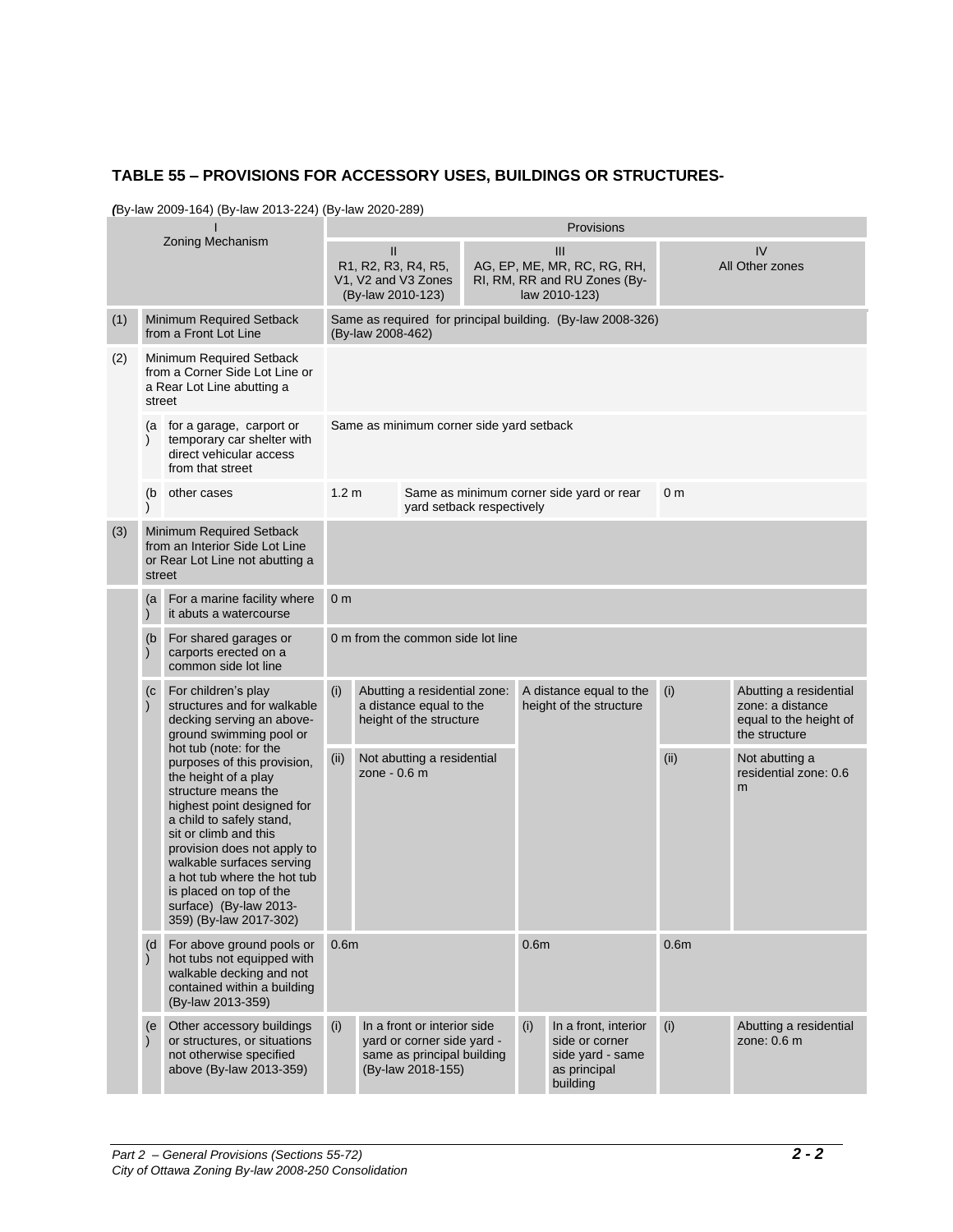| Zoning Mechanism |                                                                                                          | Provisions                                                                                                                                                                                                                                                                                                       |  |                                                                                     |  |      |                                |                                                                                                                                                                                                                                                                                                  |                |                                          |
|------------------|----------------------------------------------------------------------------------------------------------|------------------------------------------------------------------------------------------------------------------------------------------------------------------------------------------------------------------------------------------------------------------------------------------------------------------|--|-------------------------------------------------------------------------------------|--|------|--------------------------------|--------------------------------------------------------------------------------------------------------------------------------------------------------------------------------------------------------------------------------------------------------------------------------------------------|----------------|------------------------------------------|
|                  |                                                                                                          | $\mathbf{II}$<br>R1, R2, R3, R4, R5,<br>V1, V2 and V3 Zones<br>(By-law 2010-123)                                                                                                                                                                                                                                 |  | III<br>AG, EP, ME, MR, RC, RG, RH,<br>RI, RM, RR and RU Zones (By-<br>law 2010-123) |  |      |                                | IV<br>All Other zones                                                                                                                                                                                                                                                                            |                |                                          |
|                  |                                                                                                          | (ii)                                                                                                                                                                                                                                                                                                             |  | In a rear yard - 0.6 m                                                              |  | (ii) | m                              | In a rear yard $-1$                                                                                                                                                                                                                                                                              | (ii)           | Not abutting a<br>residential zone - 0 m |
| (4)              | Minimum Required Distance<br>from Any Other Building<br>Located on the same lot,<br>except for a hot tub | $1.2 \text{ m}$                                                                                                                                                                                                                                                                                                  |  |                                                                                     |  |      | 0 <sub>m</sub>                 |                                                                                                                                                                                                                                                                                                  |                |                                          |
| (5)              | Maximum Permitted Height<br>(see also Section 64)                                                        | $-R1, R2,$<br>R3, R4<br>and R5<br>Zones:<br>$3.6$ m, with<br>the height<br>of the<br>exterior<br>walls not to<br>exceed 3.2<br>m<br>$-V1, V2$<br>and V3<br>Zones; 4.5<br>m<br>(By-law<br>2016-351)                                                                                                               |  | (a)<br>(b)                                                                          |  |      | 12 <sub>m</sub><br>164)<br>6 m | AG, RU Zones -<br>(By-law 2009-<br><b>RU1 to RU4</b><br>subzones and<br>all other zones -                                                                                                                                                                                                        | 6 m            |                                          |
| (6)              | <b>Maximum Permitted Size</b>                                                                            | Aggregate<br>of all<br>accessory<br>buildings<br>not to<br>exceed a<br>lot<br>coverage<br>of 50% of<br>the yard in<br>which they<br>are<br>located,<br>with a<br>maximum<br>cumulative<br>floor area<br>of 55 $m2$<br>as<br>measured<br>from the<br>exterior<br>walls of the<br>building<br>(By-law<br>2009-302) |  | (a)<br>(b)                                                                          |  |      | 164)                           | In an EP zone, if<br>accessory to<br>residential use,<br>aggregate of all<br>accessory<br>buildings not to<br>exceed 55m <sup>2</sup> or if<br>accessory to<br>other uses,<br>aggregate of all<br>accessory<br>buildings not to<br>exceed 150m <sup>2</sup> .<br>(By-law 2009-<br>In an RM zone: | No restriction |                                          |
|                  |                                                                                                          |                                                                                                                                                                                                                                                                                                                  |  |                                                                                     |  |      | (i)                            | A maximum<br>of 10 $m2$ is<br>permitted for<br>a maximum<br>of one<br>accessory<br>building<br>associated<br>with a mobile<br>home site;<br>and                                                                                                                                                  |                |                                          |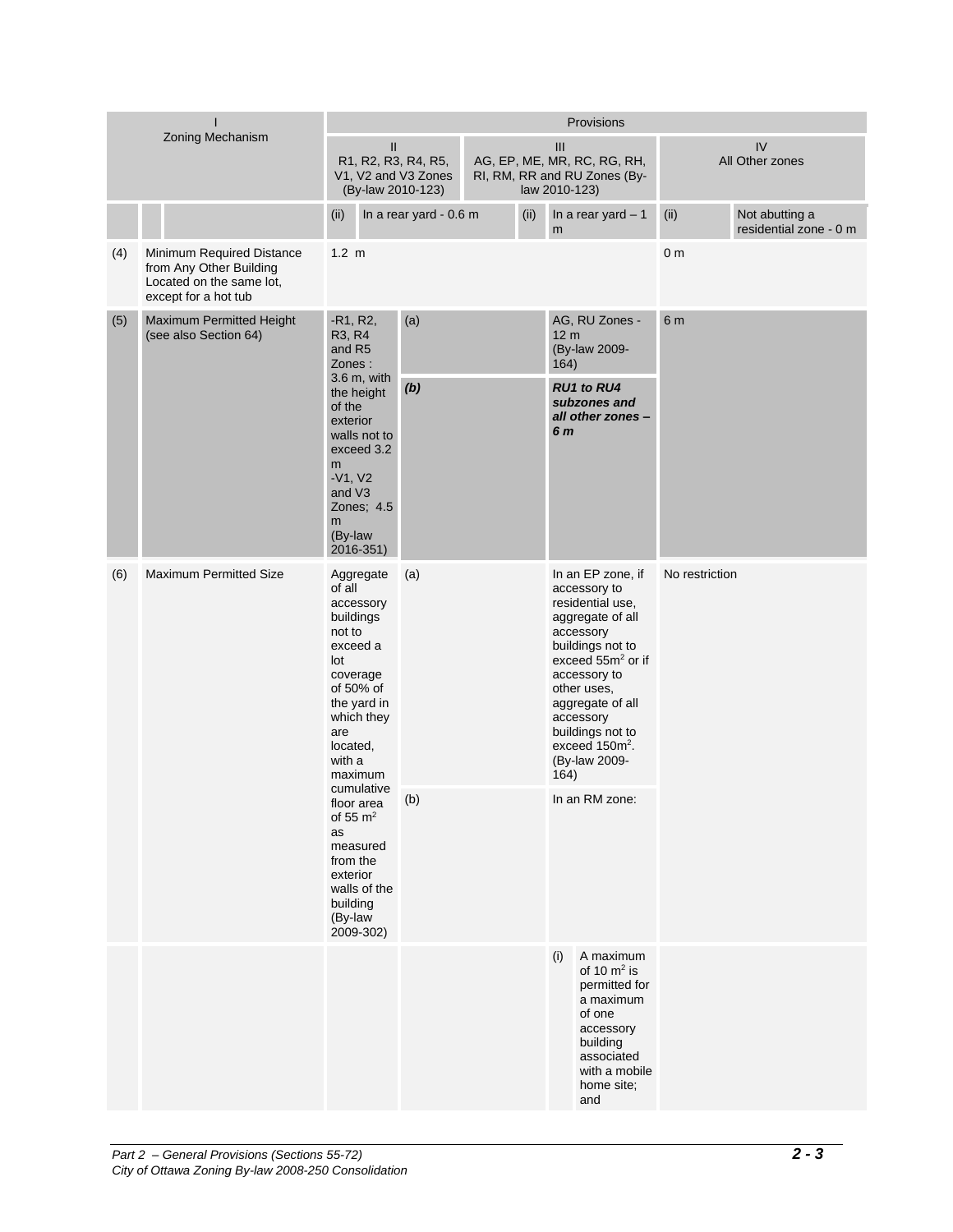| Zoning Mechanism |                                                                                      | Provisions                                                                                                                                                                |                |  |      |                                                                                                                                                                                                                                                                                                                                                                                                                                                                                                 |                               |  |  |  |
|------------------|--------------------------------------------------------------------------------------|---------------------------------------------------------------------------------------------------------------------------------------------------------------------------|----------------|--|------|-------------------------------------------------------------------------------------------------------------------------------------------------------------------------------------------------------------------------------------------------------------------------------------------------------------------------------------------------------------------------------------------------------------------------------------------------------------------------------------------------|-------------------------------|--|--|--|
|                  |                                                                                      | $\mathsf{II}$<br>R1, R2, R3, R4, R5,<br>V1, V2 and V3 Zones<br>(By-law 2010-123)                                                                                          |                |  | III  | AG, EP, ME, MR, RC, RG, RH,<br>RI, RM, RR and RU Zones (By-<br>law 2010-123)                                                                                                                                                                                                                                                                                                                                                                                                                    | ${\sf IV}$<br>All Other zones |  |  |  |
|                  |                                                                                      |                                                                                                                                                                           |                |  | (ii) | A maximum<br>cumulative<br>total gross<br>floor area of<br>300 m <sup>2</sup> may<br>be used for<br>accessory<br>buildings or<br>structures<br>whose sole<br>purpose is to<br>provide<br>space for<br>tools,<br>equipment,<br>materials<br>and similar<br>items, or for<br>accessory<br>uses needed<br>to maintain<br>the mobile<br>home park;<br>and must not<br>be used for<br>storage for<br>individual<br>mobile home<br>sites, nor for<br>commercial<br>storage. (By-<br>law 2010-<br>123) |                               |  |  |  |
|                  |                                                                                      |                                                                                                                                                                           | (c)            |  | 123) | In all other<br>column III zones,<br>aggregate of all<br>accessory<br>buildings not to<br>exceed 5% of the<br>total lot area or<br>150m <sup>2</sup> whichever<br>is the greater (By-<br>law 2009-164)<br>(By-law 2010-                                                                                                                                                                                                                                                                         |                               |  |  |  |
| (6a)             | Maximum Size and Height of a<br>Landing to an Above-Ground<br>Pool (By-law 2020-289) | In the R1-R4<br>Zones in Area A<br>of Schedule<br>342, as tall as<br>needed to<br>access the pool<br>but only for a<br>maximum area<br>of 2.3 $m^2$ (By-<br>law 2020-289) |                |  |      |                                                                                                                                                                                                                                                                                                                                                                                                                                                                                                 |                               |  |  |  |
| (7)              | Maximum Number of<br><b>Accessory Buildings Permitted</b><br>on a lot                | 2                                                                                                                                                                         | No restriction |  |      |                                                                                                                                                                                                                                                                                                                                                                                                                                                                                                 |                               |  |  |  |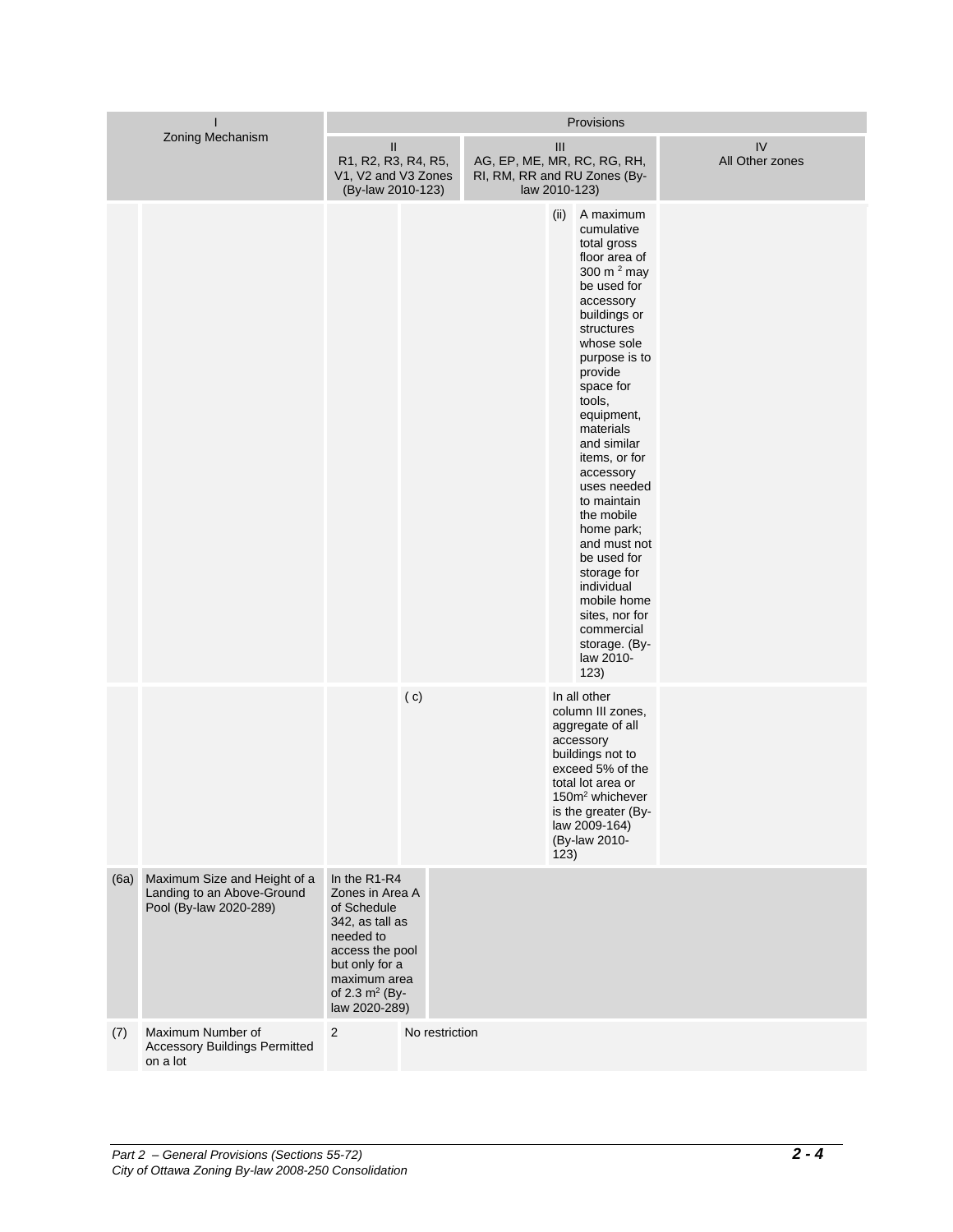|     |                                                      | Provisions                                                                      |       |                                                                                                                                                                                                                                                                                                                                                                                                                                                                        |                                                                                                                                                                        |  |  |  |  |  |
|-----|------------------------------------------------------|---------------------------------------------------------------------------------|-------|------------------------------------------------------------------------------------------------------------------------------------------------------------------------------------------------------------------------------------------------------------------------------------------------------------------------------------------------------------------------------------------------------------------------------------------------------------------------|------------------------------------------------------------------------------------------------------------------------------------------------------------------------|--|--|--|--|--|
|     | Zoning Mechanism                                     | $\mathbf{I}$<br>R1, R2, R3, R4, R5,<br>V1, V2 and V3 Zones<br>(By-law 2010-123) |       | $\mathbf{III}$<br>AG, EP, ME, MR, RC, RG, RH,<br>RI, RM, RR and RU Zones (By-<br>law 2010-123)                                                                                                                                                                                                                                                                                                                                                                         | IV<br>All Other zones                                                                                                                                                  |  |  |  |  |  |
| (8) | Rooftop landscaped areas,<br>gardens and<br>terraces |                                                                                 |       | In the case of a dwelling of four storeys or less, and any part of an apartment, mid-rise and<br>apartment, high-rise that is four storeys or less:                                                                                                                                                                                                                                                                                                                    |                                                                                                                                                                        |  |  |  |  |  |
|     |                                                      | (a)                                                                             |       | Where located on the roof of the uppermost storey: minimum 1.5 m from any<br>exterior wall of the building.                                                                                                                                                                                                                                                                                                                                                            |                                                                                                                                                                        |  |  |  |  |  |
|     |                                                      | (b)                                                                             |       | Where a roof-top terrace is not located on the roof of the uppermost storey, and<br>not exceeding an area equivalent to 25 per cent of the gross floor area of the<br>storey it is adjacent to and most equal to in height, no setback is required.                                                                                                                                                                                                                    |                                                                                                                                                                        |  |  |  |  |  |
|     |                                                      | (c)                                                                             |       | Where such roof-top terrace is adjacent to a rear yard and within 1.5 m of an<br>exterior side wall or interior side lot line, a 1.5 m high opaque screen is to be<br>provided facing the interior side yard or interior side lot line.                                                                                                                                                                                                                                |                                                                                                                                                                        |  |  |  |  |  |
|     |                                                      | (d)                                                                             |       | A roof-top access associated with a detached, linked detached, semi-detached,<br>long semi-detached, three unit and townhouse dwelling must:                                                                                                                                                                                                                                                                                                                           |                                                                                                                                                                        |  |  |  |  |  |
|     |                                                      |                                                                                 | (i)   | rear wall,                                                                                                                                                                                                                                                                                                                                                                                                                                                             | be setback a distance equal to its height from the exterior front wall and exterior                                                                                    |  |  |  |  |  |
|     |                                                      |                                                                                 | (ii)  | not exceed a total area of 10.5 $m^2$ ,                                                                                                                                                                                                                                                                                                                                                                                                                                |                                                                                                                                                                        |  |  |  |  |  |
|     |                                                      |                                                                                 | (iii) | access, and not exceed 3 m in height.                                                                                                                                                                                                                                                                                                                                                                                                                                  | not have eaves that project more than 0.6 m beyond the exterior walls of the                                                                                           |  |  |  |  |  |
|     |                                                      | (e)                                                                             |       | Where an elevator is proposed to provide access to a rooftop terrace in a<br>detached, linked detached, semi-detached, long semi-detached, three unit or<br>larger than required under (d) (ii) to allow for the proper functioning of the elevator<br>including the minimum landing area necessary to provide proper egress between<br>the elevator and the rooftop terrace, and an elevator landing may be sized as<br>area of 1.5m <sup>2</sup> . (By-law 2020-289) | townhouse dwelling unit, the maximum area needed for the rooftop access may be<br>necessary to provide reasonable access to a provided elevator, with a clear interior |  |  |  |  |  |

## **Adequate Urban, Suburban and Rural Services (Section 56)**

- **56.** (1) No land can be used or the intensity of any use of land expanded or any building placed, erected, altered, enlarged, or used within of the City of Ottawa unless the land is serviced by municipal water, sewerage and drainage systems that have adequate capacity.(By-law 2010-307)
	- (2) Despite subsection (1) above, where municipal water, sewerage or drainage systems are not available, private services approved by the City of Ottawa or its delegate are permitted.
	- (3) Despite subsections (1) and (2) above, lands subject to unique servicing constraints or restricted connection privileges through separate municipal by-laws and through legal and servicing agreements with the City of Ottawa are considered to be in conformity with this By-law.
	- (4) Despite subsection (2), with the exception of wells that are required for environmental site assessment purposes as per Ontario Regulation 153/04 (Environmental Protection Act), on any land shown in Area A on Schedule 183 the following are prohibited:
		- (a) drilling of a new groundwater well;
		- (b) drilling to make an existing groundwater well any deeper; and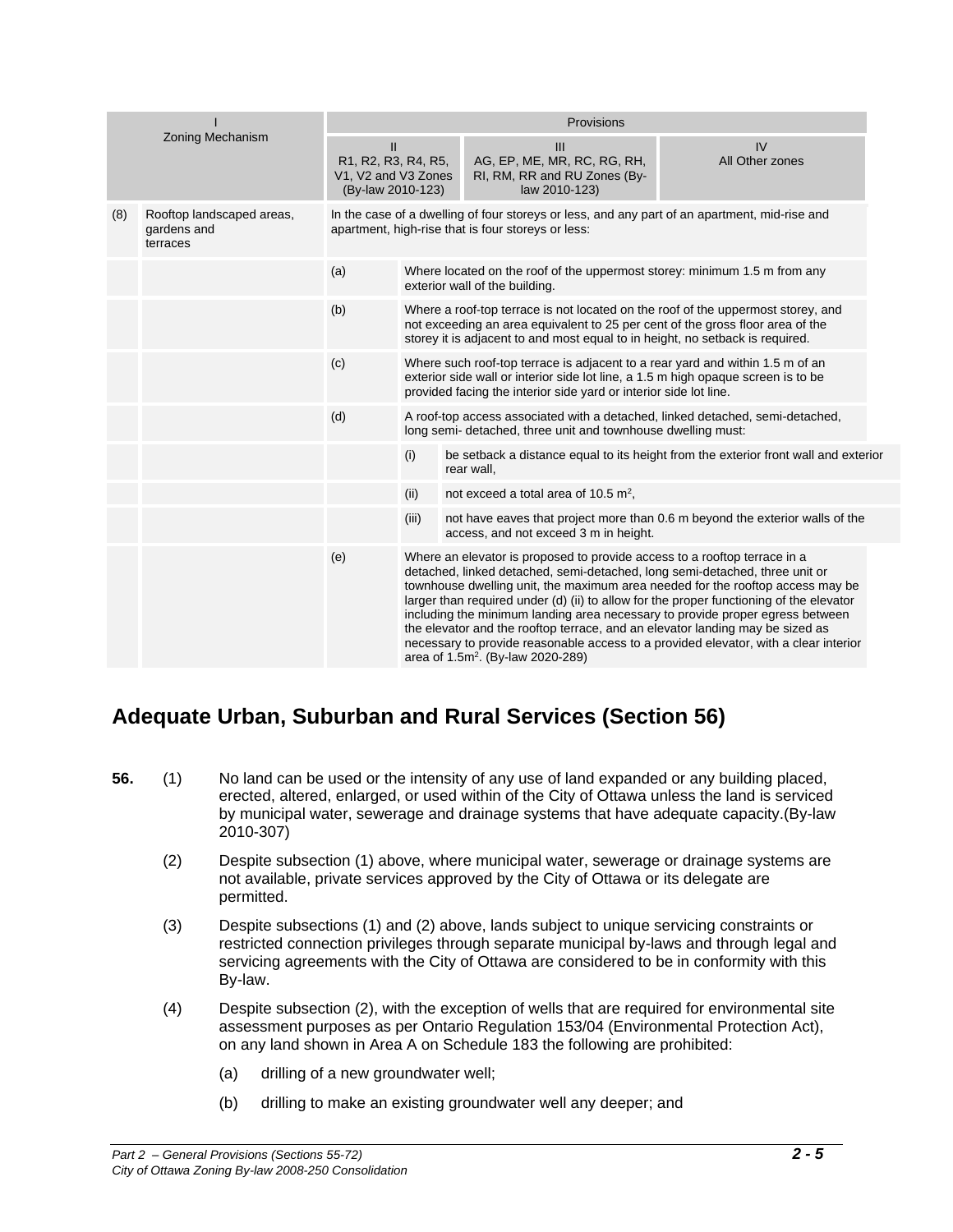(c) the installation of a groundwater heat pump, except as approved by the City of Ottawa.

# **Corner Sight Triangles (Section 57)**

**57.** (1) For any detached, linked-detached, duplex, semi-detached or three unit dwelling located on a corner lot, no obstruction to the vision of motor vehicle operators higher than 0.75 metres above grade including but not limited to buildings, structures or vegetation is permitted within the triangle formed by that part of the lot lines measured along each street from the intersection of those lines at the street corner, or the projection of those lines, for the distance of 6 metres, and a line drawn between those two lines to form the base of the triangle.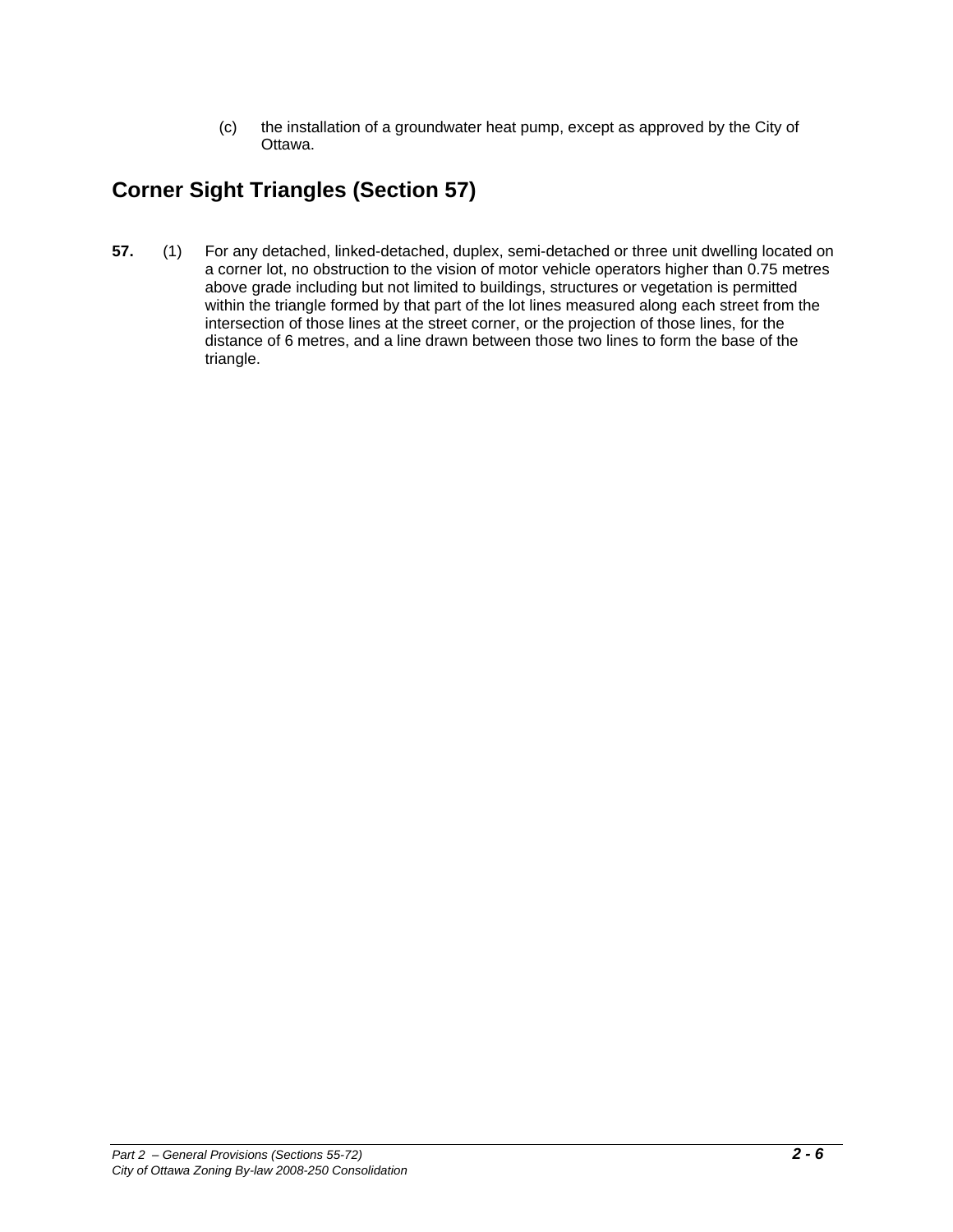#### **ILLUSTRATION OF CORNER SIGHT TRIANGLES**



- (2) For development other than that listed in (1), the required corner sight triangle will be determined through the City's Site Plan Control Approval process.
- (3) For the purposes of subsection (1) and (2), an agricultural crop, chain link fence or other similar feature that can be seen through is not an obstruction.

# **Flood Plain Hazard Overlay (Section 58)**

**58**. The following provisions take precedence over the provisions of the underlying zone. They apply to land uses within an area affected by a flood plain overlay in order to restrict development in a floodplain area to minimize the threat of injury or loss of life and prohibit land uses where substances of a chemical, hazardous or toxic nature are used which could contaminate potential flood waters; where flooding may compromise the ability to deliver essential services, or where flooding may cause unacceptable risk of property damage.

#### **General Provisions**

- (1) Despite the provisions of the underlying zone or other zoning provisions of the Zoning Bylaw, development is prohibited within any area subject to a floodplain overlay.
- (2) Despite Section (1), development may be permitted in an area subject to a floodplain overlay as follows:
	- (a) for an addition to a building or structure for a use permitted in the underlying zone which does not exceed an amount equal to 20 percent of the gross floor area of the building or 20 metres square whichever is less;
	- (b) for an accessory building or structure to a use permitted in the underlying zone which does not exceed a gross floor area of 50 square metres and a height of one storey;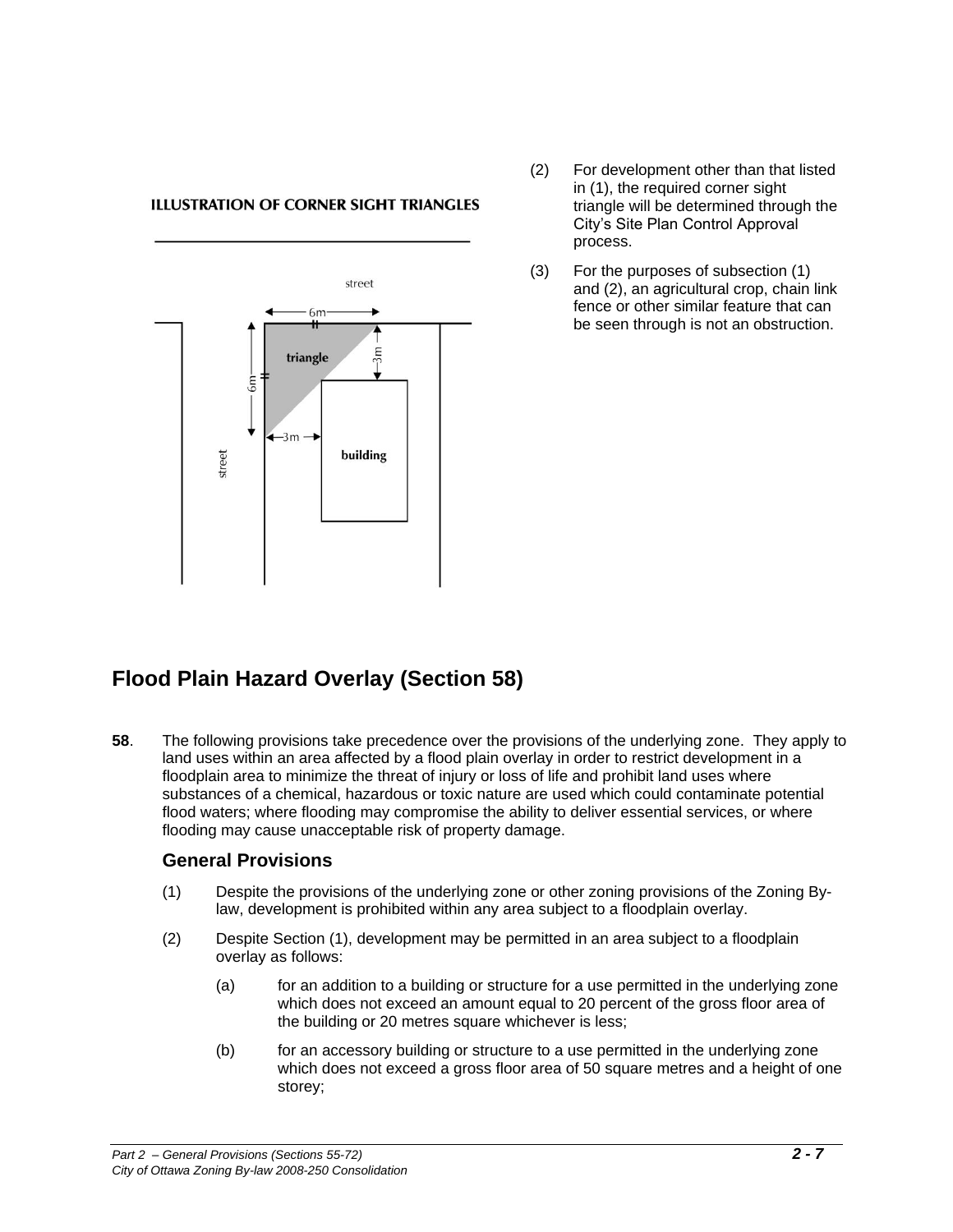- (c) for a change of use from one permitted use to another;
- (d) to permit the following uses whether or not they are listed as permitted uses in the underlying zone:
	- (i) marine facility
	- (ii) utility installation which requires approval under the Environmental Assessment Act, or
- (e) for a secondary dwelling unit that is neither partially nor fully located below grade.
- (3) Despite the uses permitted in the underlying zone, and despite Section (2), the following uses are not permitted in a flood plain overlay:
	- (a) airport
	- (b) automobile body shop
	- (c) automobile dealership
	- (d) automobile service station
	- (e) bus terminal
	- (f) cemetery
	- (g) crematorium
	- (h) daycare
	- (i) dry cleaning plant
	- (j) emergency service
	- (k) funeral home
	- (l) gas bar
	- (m) group home
	- (n) heavy equipment and vehicle servicing
	- (o) heavy industrial use
	- (p) home-based daycare
	- (q) hospital
	- (r) light industrial use limited to a machine shop, welding shop, landscaping business, waste recycling depot, snow ploughing and excavation service, food and dairy products industry, poultry products industry, bakery, fish hatchery, grain drying facility and pharmaceutical plant
	- (s) mineral extraction operation
	- (t) research and development centre
	- (u) residential care facility
	- (v) retail store limited to the sale of fertilizer
	- (w) retirement home
	- (x) retirement home, converted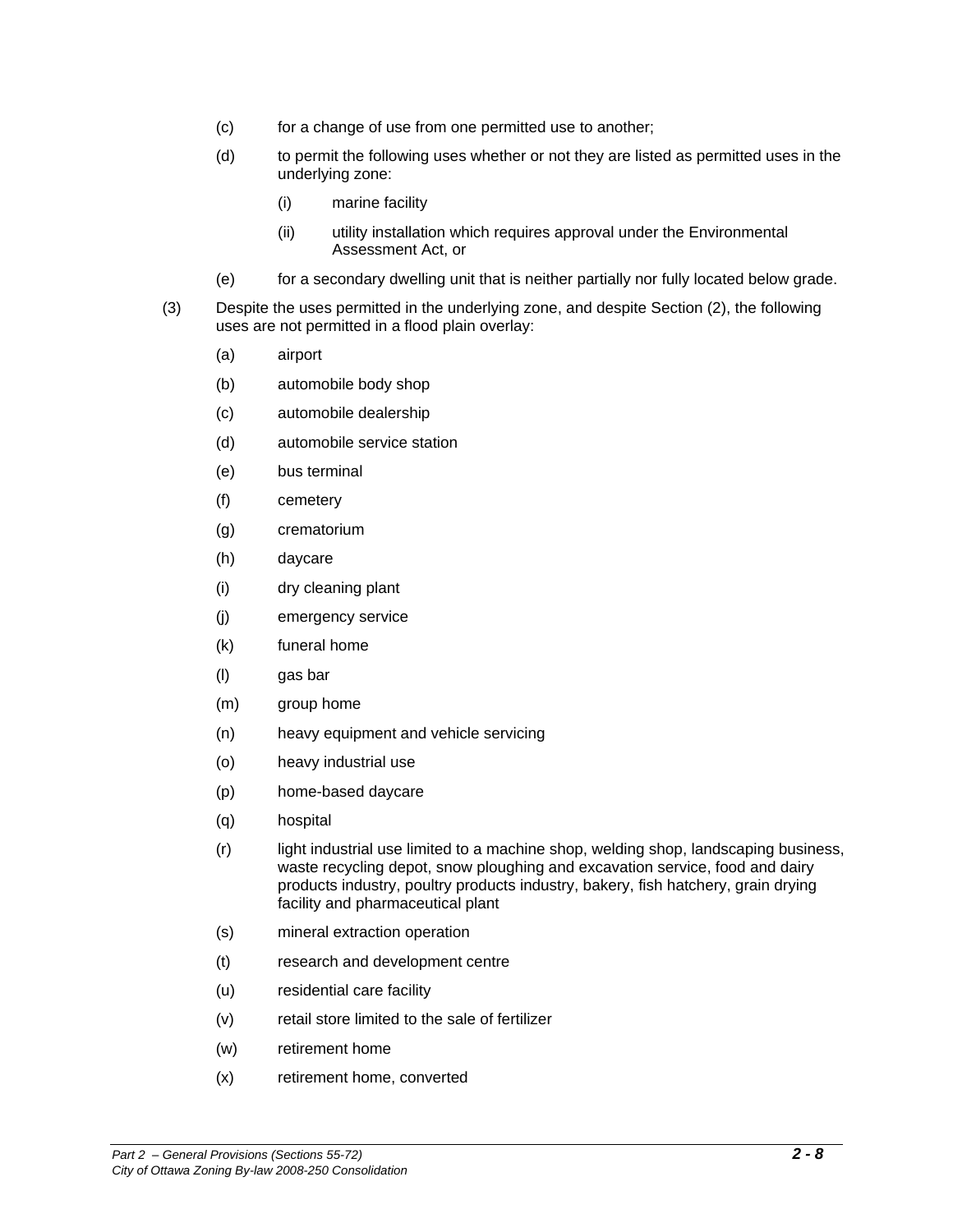- (y) school
- (z) snow disposal facility
- (aa) solid waste disposal facility
- (ab) storage yard or warehouse, limited to an automobile wrecking yard or recycling operation, contractor's yard or shop, storage of tires or road salt, salvage yard or scrap yard, fuel storage tank, farm fuel storage or supply facility, bulk storage of cleaning products, pesticides, herbicides, fungicides or other hazardous substances
- (ac) train terminal
- (ad) truck terminal
- (ae) utility installation not requiring approval under the Environmental Assessment Act, and including an electrical substation and a storm water management facility
- (af) waste processing and transfer facility
- (ag) coach house (By-law 2016-356)

#### **Area-Specific Provisions**

Village of Constance Bay, Armitage Avenue, Baskins Beach, Windsor Park, Brewer Park, Old Ottawa South (Linda Thom and Windsor Parks) and Kingsview Park Areas (By-law 2014-274) (By-law 2014-377)

- (4) Despite subsections (1) and (2), development other than a coach house may be permitted in those areas within a floodplain overlay which is identified with Area Specific Provisions, provided: (By-law 2016-356)
	- (a) it is carried out in accordance with flood proofing standards, protection works standards, and access standards of the City and the appropriate Conservation Authority, and
	- (b) approval of the relevant Conservation Authority is obtained in accordance with the Conservation Authorities Act.

NOTE: Development in a flood plain is regulated under the *Conservation Authorities Act,* and, in addition to a building permit from the municipality under the *Building Code Act,* will require a permit from the Conservation Authority or other authority having jurisdiction over the flood plain.

# **Frontage on a Public Street (Section 59)**

- **59.** (1) No person shall develop or otherwise use any lot unless that land abuts an improved public street for a distance of at least 3.0 metres; and (By-law 2015-190) (By-law 2017-302)
	- (2) No person shall sever any land unless the land severed and the land retained each abut to a street, in accordance with subsection (1). (By-law 2015-190)
	- (3) Where a severance involves more than two lots, subsection (1) applies with all necessary modification to each lot involved.
	- (4) Subsections (1), (2) and (3) do not apply to a lot used for a marine facility, a utility installation, urban agriculture, a cemetery, a forestry operation, a military training facility, a park, an environmental preserve and education area, or an agricultural use excluding any accessory dwelling unit. (By-law 2017-148)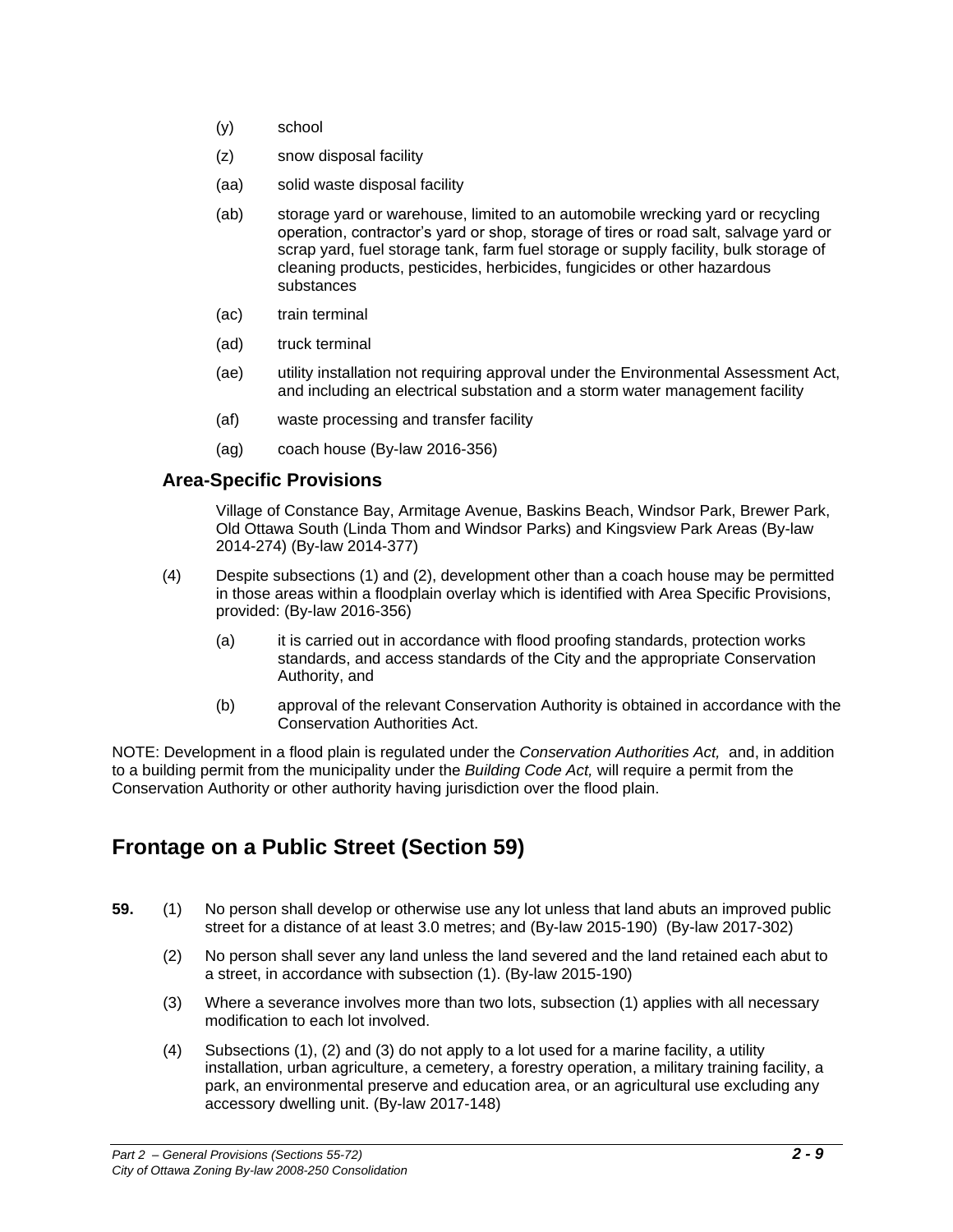- (5) Despite subsections (1), (2) and (3), the following are deemed to be improved public streets for the purpose of this section:
	- (a) a parkway, or
	- (b) a private way within a **planned unit development** that complies with the **planned unit development** provisions.

#### **Heritage Overlay (Section 60)**

**60.** Despite the provisions of the underlying zone, the following provisions apply to land uses within an area affected by an heritage overlay, in order to encourage the retention of existing heritage buildings by offering zoning incentives to reuse the buildings, and to limit the size and location of additions to preserve the heritage character of the original building:

#### *General Provisions*

- (1) Where a building in an area to which an heritage overlay applies is removed or destroyed it must be rebuilt with the same character and at the same scale, massing, volume, floor area and in the same location as existed prior to its removal or destruction. (By-law 2014-289) (By-law 2015-281)
- (2) In Areas A or B on Schedule 1, Subsection (1) does not apply to the use of a lot that was vacant prior to April 19, 1978 and, instead, the provisions of the underlying zone apply to the use of that vacant lot.

#### *Additions*

- (3) Despite the provisions of the underlying zone, an addition to a building in an area to which an heritage overlay applies is permitted only if:
	- (a) the height of the walls and the height and slope of the roof of the addition do not exceed those of the building;
	- (b) In Areas A, B and C on Schedule 1,
		- (i) the side yard setback of the addition is at least 60 cm. greater than that of the wall of the building located closest to the side lot line, except in the case of shared lot lines between dwelling units that are permitted to be vertically attached where the required side yard setback is 0 metres, (Bylaw 2015-190)
		- (ii) it is located entirely within the rear yard, or in the interior yard abutting the rear yard and complies with the rear yard setback of the underlying zone, except where the building has a non-complying rear yard setback the addition may be built to that rear yard setback, but in no case may be less than 3.0 metres; and
	- (c) it is not located within a front yard. (By-law 2014-289)
- (4) Despite Section 65, projections are not permitted into the front, corner side yard or side yard in an area to which an heritage overlay applies, except in the case of:
	- (a) a ramp used for handicap access as long as that ramp does not exceed the minimal dimensions mentioned in the *Building Code* for a ramp in a barrier-free path of travel; or
	- (b) the use of a lot in Areas A (Central Area) or B (Inner City) on Schedule 1 that was vacant prior to April 19, 1978.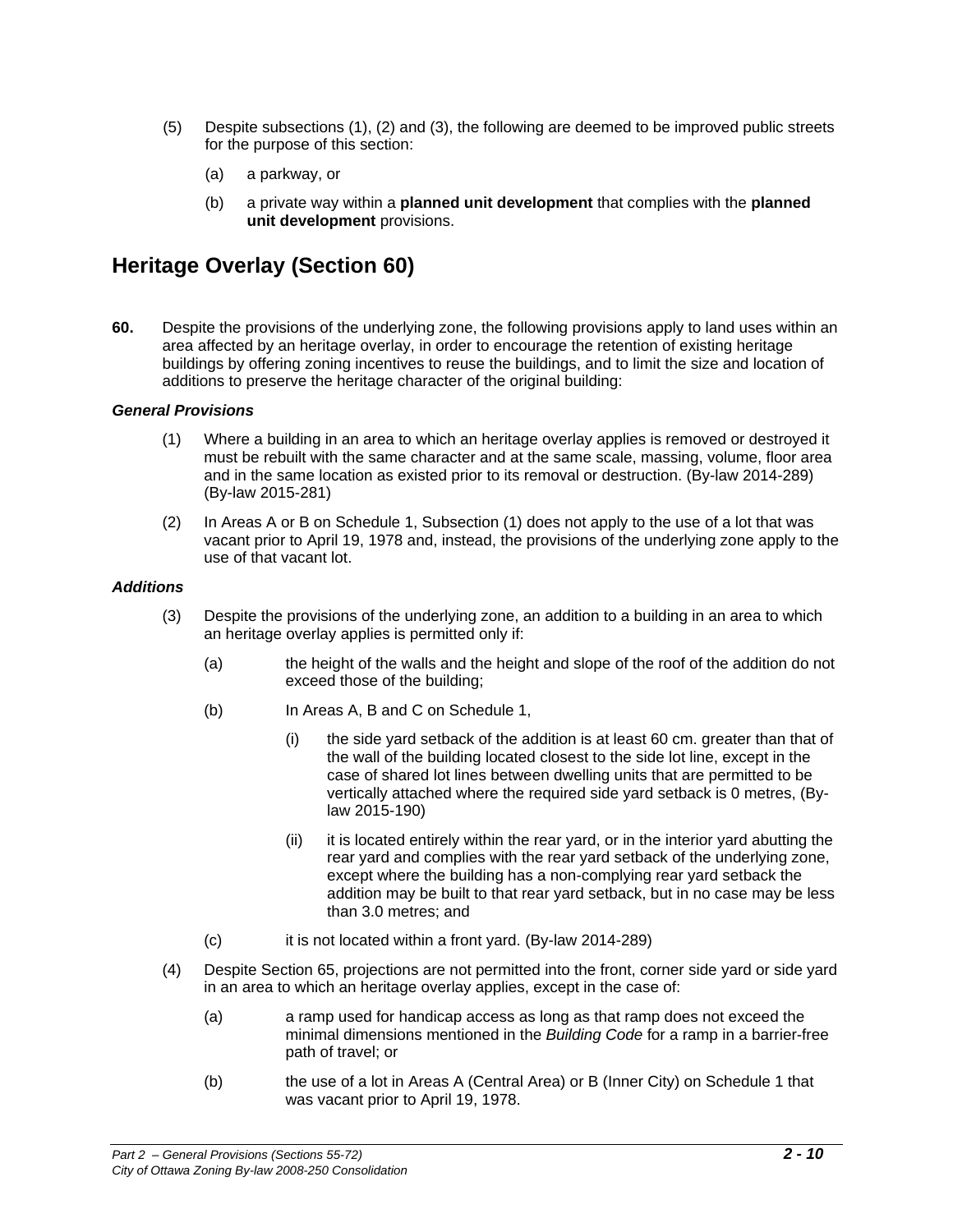#### *Parking*

- (5) (a) Despite the provisions of Section 101 *(Minimum Parking Space Rates),* parking is not required for any use within a building:
	- (i) that is designated under Part IV of the Ontario Heritage Act, R.S.O.1990; or
	- (ii) that is classified as Category 1 or 2 in the City of Ottawa Heritage Reference List, in an area to which an heritage overlay applies.

(b) Subsection (5)(a) does not apply to a use created in an addition to a Category 1 or 2 building, and parking for any use located within such an addition must be provided in accordance with the provisions of Section 101.

(c) Nothing in this subsection applies so as to permit the elimination of a parking space required on the day prior to the enactment of this by-law except for the exemption provided in subsections 100(7) and 100(10). (By-law 2009-302)

- (6) A **parking lot** is prohibited in a front yard or corner side yard abutting a street in an area to which an heritage overlay applies.
- (7) A **parking garage** in an area to which an heritage overlay applies must be setback from a front or corner side lot line a minimum of:
	- (a) the same distance as the building to which it is an addition; or
	- (b) the equivalent of the setback required for the underlying zone, whichever is greater.

#### **Holding Zones – Additions (Section 61)**

- **61.** (1) Subject to subsection (2), additions to existing buildings and the construction of accessory buildings are permitted on a lot that is subject to a holding zone provision.
	- (2) The cumulative total gross floor area of additions and accessory buildings, mentioned in subsection (1), must not exceed 25% of the gross floor area of the existing building.

## **Minimum Distance Separation (Section 62)**

- **62.** (1) The development of new livestock operations or the expansion of existing livestock operations must comply with the minimum distance separation formulae of the Province of Ontario Ministry of Agriculture and Food. The minimum distance separation is applied between a livestock operation and another land use in order to minimize the impact of odours emanating from the livestock facility.
	- (2) New development in proximity to existing livestock operations must also comply with the minimum distance separation formulae.
	- (3) Despite subsection (2), development is permitted for one **detached dwelling** on a vacant lot in existence as of the date of adoption of this by-law provided that the dwelling is located the furthest distance possible from the livestock operation and that the applicable zones setback provisions are complied with.

## **Part-Lot Control (Section 63)**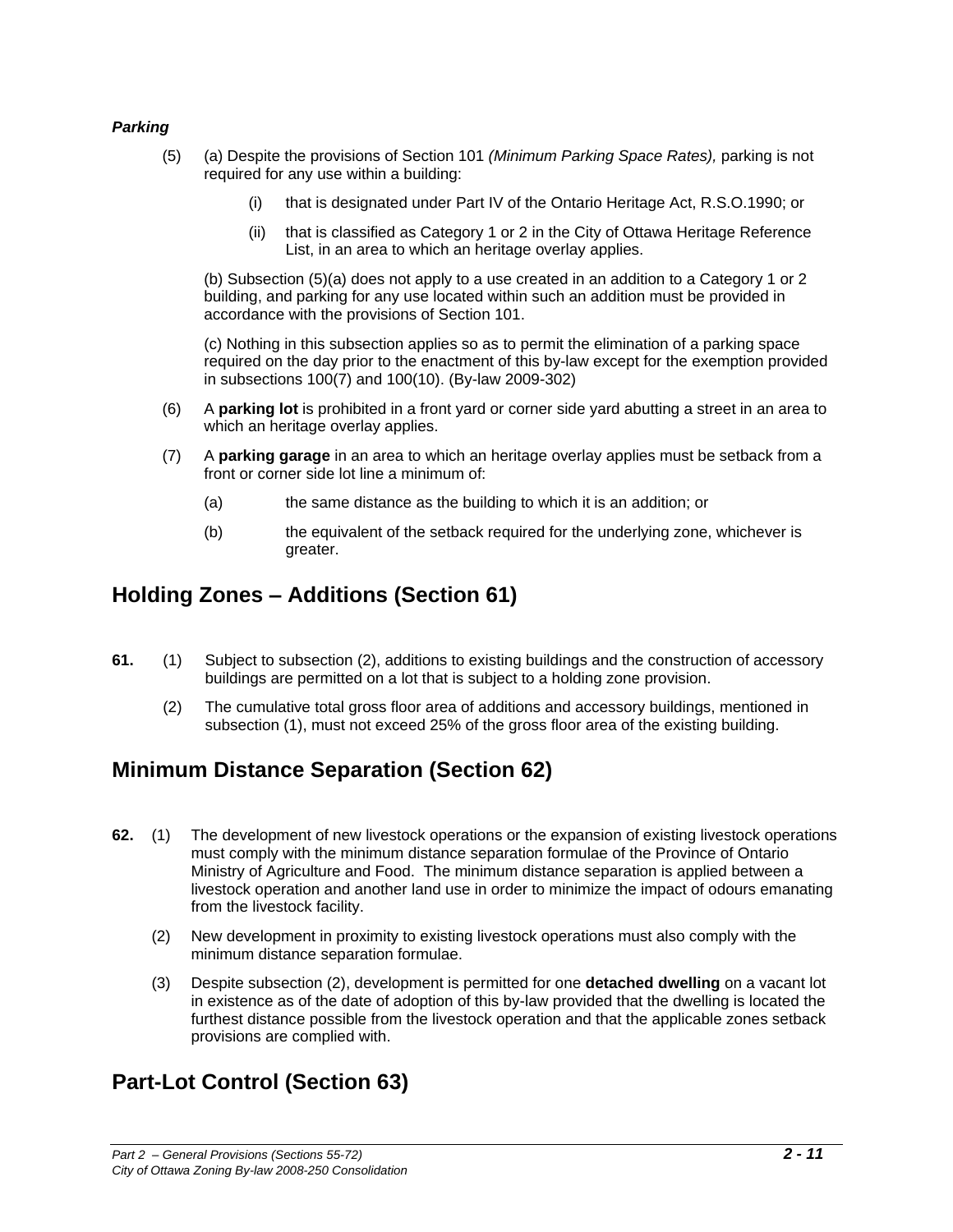- **63.** (1) Lands shown as a lot on a plan for which application has been made for approval under subsection 50(7) of the *Planning Act,* R.S.O.1990, as amended are deemed to be a lot for the purposes of the issuance of a building permit for a detached **dwelling,** linked detached **dwelling** or a semi-detached **dwelling.**
	- (2) The exemption provided in subsection (1) does not apply to lands that are conveyed under the authority of an approval granted under subsection 50(7) of the *Planning Act*, R.S.O.1990 as amended.

# **Permitted Projections Above the Height Limit (Section 64)**

**64.** Except in the case of buildings or structures located within the area shown on Schedules 11 to 88 (Central Area Height Schedules), the maximum height limits do not apply to the structures listed below or to any other similar structures that may require a height in excess of maximum height limits in order to serve their intended purpose, unless otherwise specified in the by-law and provided these structures are erected only to such height or area as is necessary to accomplish the purpose they are to serve and that is necessary to operate effectively and safely: (By-law 2013-224) (By-law 2015-342)

barn, silo, or other farm-related buildings or structures bridge chimney or smokestack clock tower, church spire, steeple or belfry construction equipment during the construction process mechanical and service equipment penthouse, elevator or stairway penthouses (By-law 2014-94) flag pole communication transmission and distribution towers forming part or all of a utility installation (Bylaw 2013-224) landscaped areas, roof-top gardens and terraces and associated safety guards and access structures; pursuant to Table 55, Row (8) (By-law 2020-289) ornamental dome, skylight, cupola or parapet solar panels (By-law 2019-410) utility poles water tower

Despite the above, in the R1, R2, R3, and R4 zones located within Schedule 342, a parapet may project no more than 0.3 m above the maximum building height. (By-law 2020-289)

## **Permitted Projections Into Required Yards (Section 65)**

(By-law 2020-289)

- **65.** (1) Despite any other provision to the contrary, the following features and other similar features are permitted to project from a principal building or a building containing a coach house into a required or provided yard, whichever yard is lesser, in accordance with Table 65. Where no yard setback is specified, the provisions of Table 65 do not apply. This section does not apply to: (By-law 2016-356) (By-law 2020-289)
	- (a) accessory buildings which are regulated by Section 55, except as set out in row (9) of Table 65. (By-law 2008-386)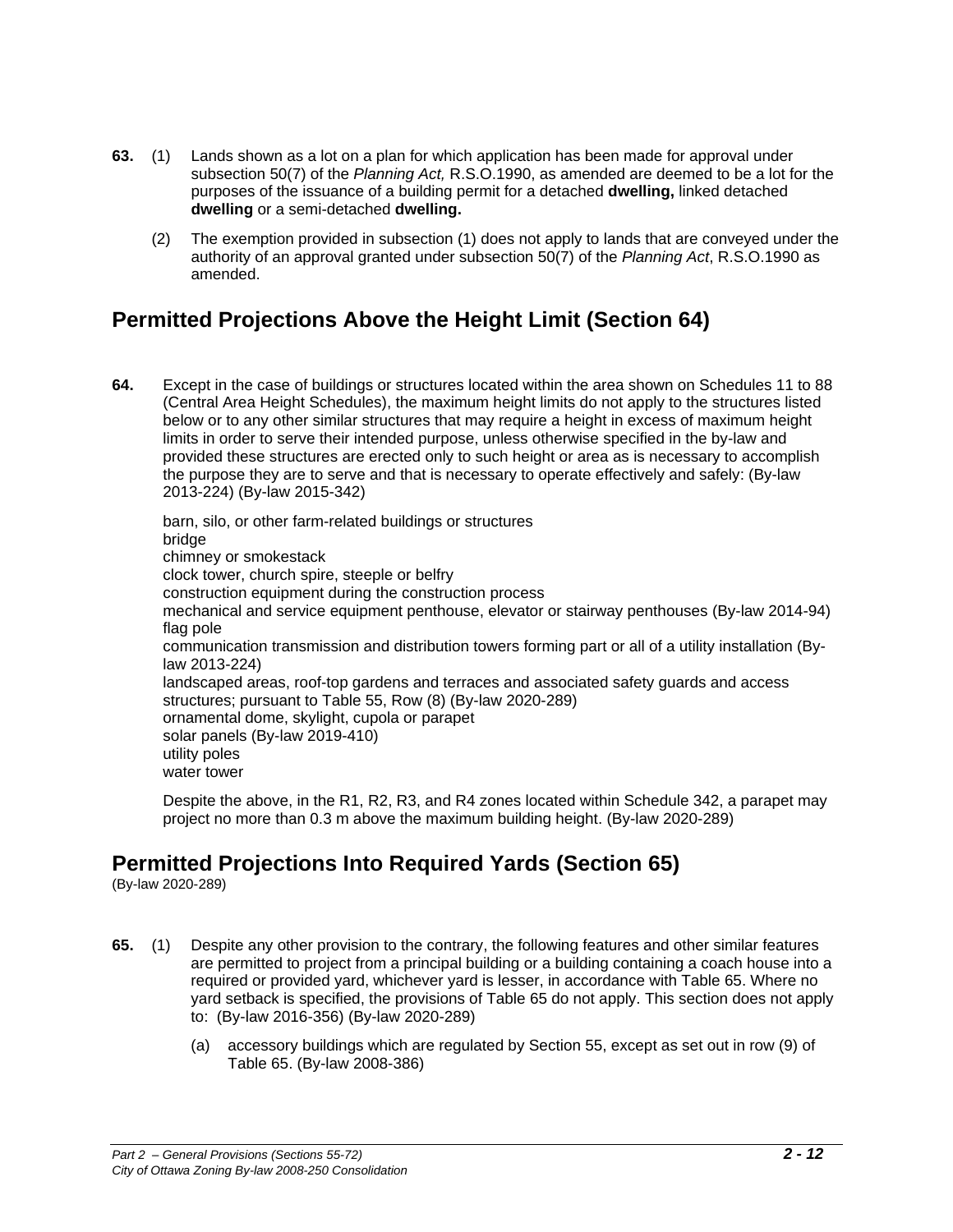- (b) development parcels within the interior of a planned unit development that are not adjacent to a required yard;
- (c) required separation areas between development parcels in a planned unit development, or
- (d) the projection of any structure listed in Table 65, row (6) into the minimum required setback from watercourses or waterbodies (Section 69).
- (e) subsection 138(1), which deems a 0 m setback between two vertically-attached units, applies. (By-law 2010-307)
- (f) In the case where the minimum required building setback from a lot line is less than the minimum setback outlined in Table 65 below, the minimum required building setback prevails. (By-law 2020-299)
- (2) An at-grade projection must not project into the minimum aggregated soft landscaped area required in the front yard and in the corner side yard pursuant to Section 139, on lots zoned R1, R2, R3 and R4 within Area A of Schedule 342. (By-law 2020-289)

|                                                                                             | Maximum Size and Extent of Projection                                                                                                                              |                                                   |  |  |  |  |  |
|---------------------------------------------------------------------------------------------|--------------------------------------------------------------------------------------------------------------------------------------------------------------------|---------------------------------------------------|--|--|--|--|--|
| Feature                                                                                     | Ш<br>For Residential Use Buildings                                                                                                                                 | $\mathbf{III}$<br>For All Other Buildings         |  |  |  |  |  |
| (1) Chimney, chimney box and<br>fireplace box                                               | 1 m, but not closer than 0.6 m<br>to a lot line                                                                                                                    | 2 m, but not closer than 0.6 m to a<br>lot line   |  |  |  |  |  |
| (2) Eaves, eave-troughs and<br>gutters                                                      | 1 m, but not closer than 0.3 m<br>to a lot line                                                                                                                    | 2 m, but not closer than 0.3 m to a<br>lot line   |  |  |  |  |  |
| (3) Ornamental elements such as<br>sills, belt courses, cornices,<br>parapets and pilasters | 0.6 m, but not closer than 0.6 m<br>to a lot line                                                                                                                  | 1.2 m, but not closer than 0.6 m to<br>a lot line |  |  |  |  |  |
| (4) Canopies and awnings                                                                    | (a) Residential use buildings other than low-rise apartment dwellings<br>and mid-high rise apartment dwellings: -1.8 m, but not closer than 0.6<br>m to a lot line |                                                   |  |  |  |  |  |
|                                                                                             | (b) All other buildings including a low-rise apartment dwelling and<br>mid-high-rise apartment dwelling:                                                           |                                                   |  |  |  |  |  |
|                                                                                             | i) a distance equal to $\frac{1}{2}$ the depth of a front, rear or corner side<br>yard but not closer than 0.6 m to a lot line, and                                |                                                   |  |  |  |  |  |
|                                                                                             | ii) 1.8 m into an interior side yard, but not closer than 0.6 m to a<br>side lot line                                                                              |                                                   |  |  |  |  |  |
| (5) Fire escapes, open stairways,                                                           | (a) Wheelchair ramps - no limit                                                                                                                                    |                                                   |  |  |  |  |  |
| stoop, landing, steps and ramps                                                             | (b) Other features:                                                                                                                                                |                                                   |  |  |  |  |  |

#### **Table 65 - Permitted Projections into Required Yards** (By-law 2020-289)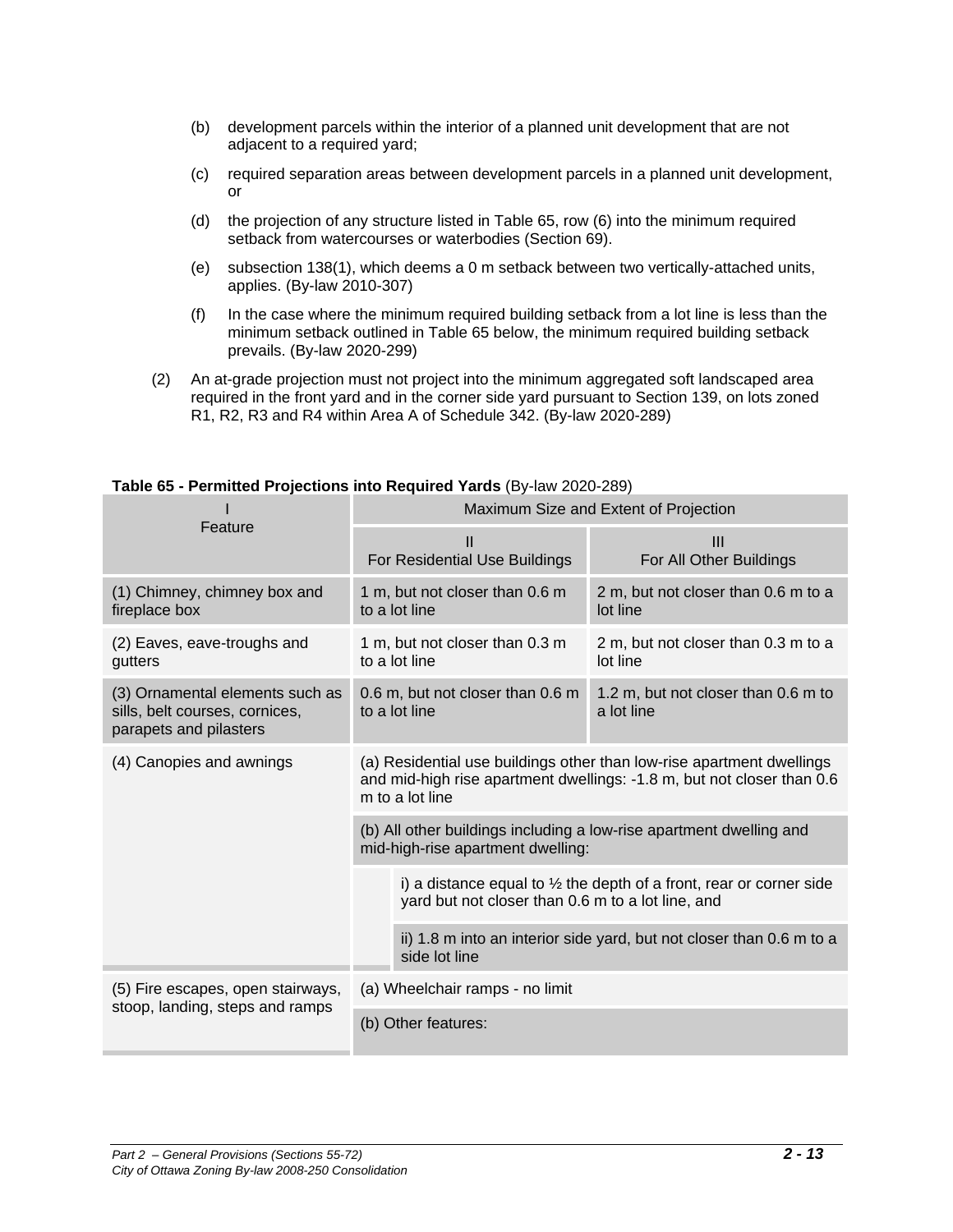|                                                                                                                                                                            | Maximum Size and Extent of Projection                                                                                                                                                                                                                                                                                                                                                                                                                                                                                                                                                                                                                                                                                                                                                                                   |                                                                                                                                                                                                                                                                                                             |  |  |  |  |  |
|----------------------------------------------------------------------------------------------------------------------------------------------------------------------------|-------------------------------------------------------------------------------------------------------------------------------------------------------------------------------------------------------------------------------------------------------------------------------------------------------------------------------------------------------------------------------------------------------------------------------------------------------------------------------------------------------------------------------------------------------------------------------------------------------------------------------------------------------------------------------------------------------------------------------------------------------------------------------------------------------------------------|-------------------------------------------------------------------------------------------------------------------------------------------------------------------------------------------------------------------------------------------------------------------------------------------------------------|--|--|--|--|--|
| Feature                                                                                                                                                                    | Ш<br>For Residential Use Buildings                                                                                                                                                                                                                                                                                                                                                                                                                                                                                                                                                                                                                                                                                                                                                                                      | Ш<br>For All Other Buildings                                                                                                                                                                                                                                                                                |  |  |  |  |  |
|                                                                                                                                                                            | i) where at or below the floor level of the first floor:<br>and<br>than 0.6m to a lot line, and                                                                                                                                                                                                                                                                                                                                                                                                                                                                                                                                                                                                                                                                                                                         | 1. in the case of the interior side yard or rear yard: no limit,<br>2. in the case of the front yard or corner side yard: no closer                                                                                                                                                                         |  |  |  |  |  |
|                                                                                                                                                                            | ii) other cases:                                                                                                                                                                                                                                                                                                                                                                                                                                                                                                                                                                                                                                                                                                                                                                                                        | 1. In the case of any yard: 1.5 m, but not closer than 1 m to a<br>lot line; except that, switchback stairs and landings may<br>project 2.2 m into the rear yard where these are intended to<br>provide a means of egress for dwelling units located on the<br>second and higher storeys. (By-law 2020-289) |  |  |  |  |  |
| (6) Covered or uncovered<br>balcony, porch, deck, platform<br>and verandah, with a maximum<br>of two enclosed sides, excluding<br>those covered by canopies and<br>awnings | a) uncovered, unenclosed features such as decks or platforms where<br>the walking surface is not higher than 0.6 m above adjacent grade :<br>(i) in the interior side yard and rear yard: no limit<br>(ii) in the front yard and corner side yard – the greater of 2m or 50%<br>of the required front yard or corner side yard, but no closer than 1m<br>to a property line; and (By-law 2008-462) (By-law 2014-278)                                                                                                                                                                                                                                                                                                                                                                                                    |                                                                                                                                                                                                                                                                                                             |  |  |  |  |  |
|                                                                                                                                                                            | (b) In the R1, R2, R3 and R4 Zones within Area A of Schedule 342:<br>$(i)$ $(6)(a)$ applies, and<br>(ii) On a lot with a depth of between 23.5m and 30.5 m, where the<br>rear lot line abuts an R1, R2, R3 or R4 zone, the maximum projection<br>is:<br>1.2 m above the first floor.<br>1.<br>(iii) Where a lot has a depth of 23.5 m or less, the maximum<br>projection is 0 m above the first floor;<br>(iv) in all other cases, the maximum projection is 2 m, but no closer<br>than 1 m from any lot line.<br>(iv) Where a deck or balcony occurs above the first floor and is<br>within 1.5 metres of an exterior side wall or interior side lot line of a<br>residential-zoned lot, a 1.5 metre high opaque screen is to be<br>provided facing the interior side lot line. (By-law 2020-289) (By-law<br>2021-111) |                                                                                                                                                                                                                                                                                                             |  |  |  |  |  |
|                                                                                                                                                                            | lot line. (By-law 2020-289)                                                                                                                                                                                                                                                                                                                                                                                                                                                                                                                                                                                                                                                                                                                                                                                             | (c) In all other cases: 2 metres, but no closer than 1 metre from any                                                                                                                                                                                                                                       |  |  |  |  |  |
| (7) Bay window where window<br>faces a lot line                                                                                                                            | 1 m, but not closer than 1.2 m<br>from a lot line                                                                                                                                                                                                                                                                                                                                                                                                                                                                                                                                                                                                                                                                                                                                                                       | No restriction                                                                                                                                                                                                                                                                                              |  |  |  |  |  |
| (8) Air conditioner condenser,<br>heat pump or similar equipment<br>(By-law 2013-224)                                                                                      | 1 m, but not closer to a lot line<br>than 0.3 m, and may not be<br>located in a front yard or a<br>corner side yard                                                                                                                                                                                                                                                                                                                                                                                                                                                                                                                                                                                                                                                                                                     | (a) In a yard abutting a residential<br>use - 1 m, but not closer to a lot<br>line than 0.3 m<br>(b) Other cases - no restriction                                                                                                                                                                           |  |  |  |  |  |
| (9) A carport that exists on or<br>before October 8, 2008<br>(By-law 2008-386)                                                                                             | A carport that existed on or<br>before October 8, 2008<br>complies if:                                                                                                                                                                                                                                                                                                                                                                                                                                                                                                                                                                                                                                                                                                                                                  |                                                                                                                                                                                                                                                                                                             |  |  |  |  |  |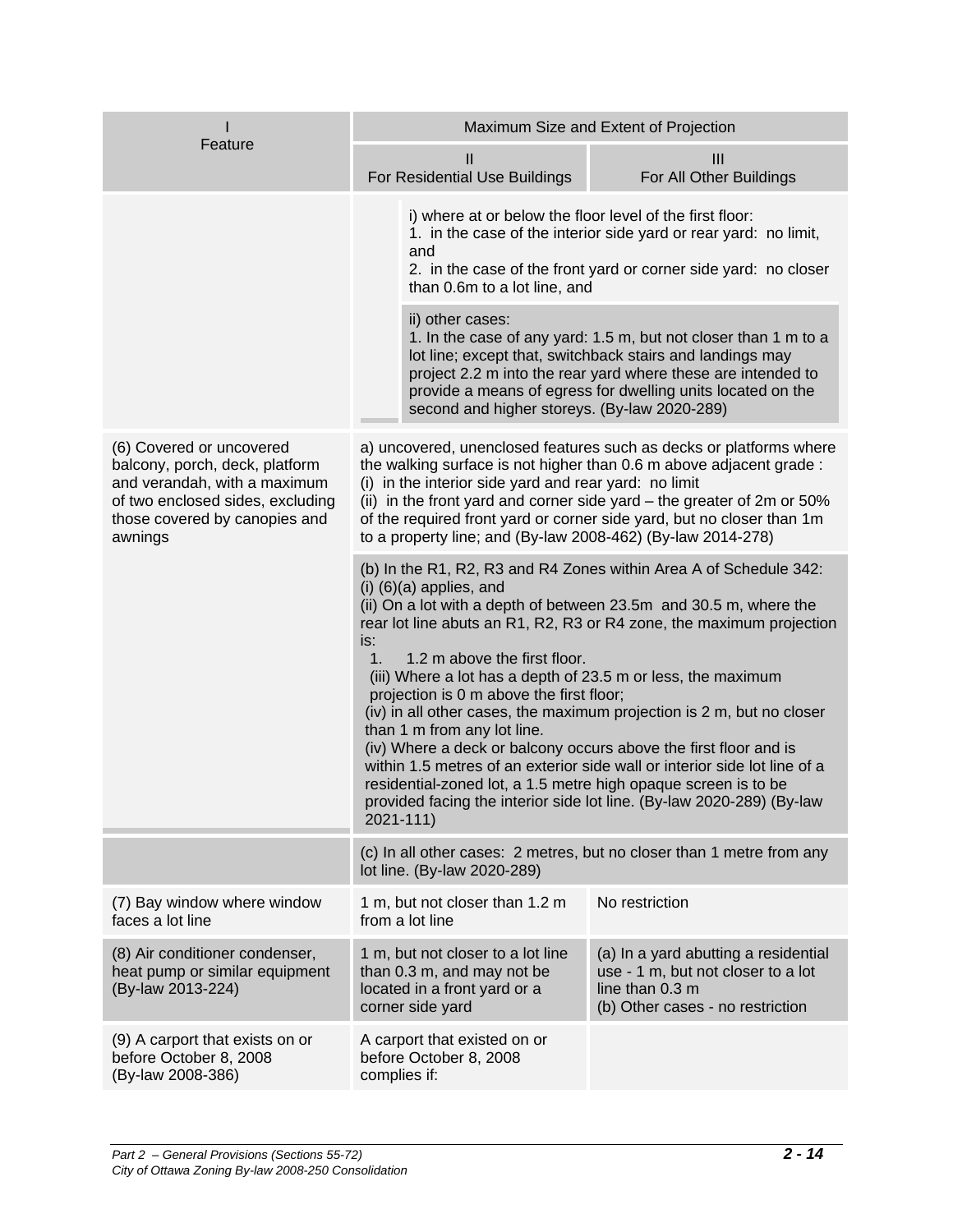|         | Maximum Size and Extent of Projection                                                                                                                                |                                           |  |  |  |  |  |
|---------|----------------------------------------------------------------------------------------------------------------------------------------------------------------------|-------------------------------------------|--|--|--|--|--|
| Feature | $\mathbf{H}$<br>For Residential Use Buildings                                                                                                                        | $\mathbf{III}$<br>For All Other Buildings |  |  |  |  |  |
|         | (a) it is attached to the house to<br>which it is accessory;                                                                                                         |                                           |  |  |  |  |  |
|         | (b) it is entirely open on at least<br>two sides;                                                                                                                    |                                           |  |  |  |  |  |
|         | (c) it is built over the driveway;                                                                                                                                   |                                           |  |  |  |  |  |
|         | (d) it is not in:                                                                                                                                                    |                                           |  |  |  |  |  |
|         | i) a required front yard                                                                                                                                             |                                           |  |  |  |  |  |
|         | ii) a required side yard<br>abutting a street, or                                                                                                                    |                                           |  |  |  |  |  |
|         | iii) that area of the rear<br>yard abutting a street that<br>is equal distance from the<br>side lot line abutting the<br>street as the required<br>corner side yard. |                                           |  |  |  |  |  |

#### **Provisions for the Handling and Transfer of Propane and Natural Gas (Section 66)**

- **66.** (1) Facilities relating to the handling and transfer of propane and natural gas, including tanks and associated compressors, pumps and other similar facilities must not be located in any required front, side, corner side or rear yard, nor closer than 30 metres to any lot line abutting a residentia l zone.
	- (2) Despite subsection (1), the minimum of 30 metres may be reduced to a minimum of 6 metres where it can be demonstrated that appropriate noise abatement measures have been undertaken to ensure that noise levels at the boundary of the residential zone do not create a nuisance for uses in that abutting residential zone.

#### **Residential Use Building Setback From Mineral Aggregate Zones (Section 67)**

- **67.** Despite any other provisions to the contrary, in the AG, EP3, and RU zones no new building consisting of a dwelling, dwelling units or **rooming units** may be constructed any closer than:
	- (a) 150 metres to an ME2 or ME3 Mineral Extraction Pit Only subzones, or an MR Mineral Aggregate Reserve zone boundary, or
	- (b) 210 metres to an ME zone.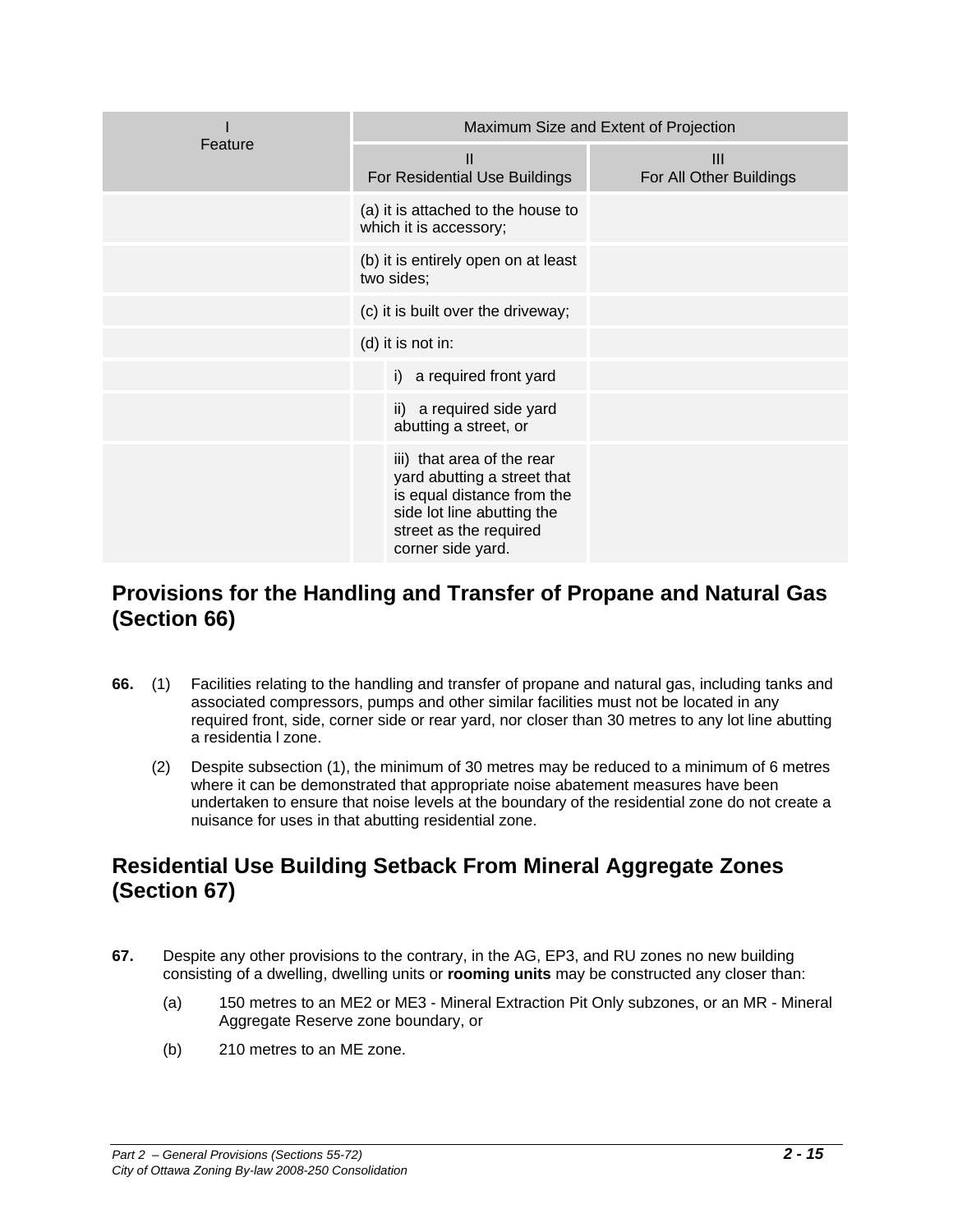The purpose of these setbacks is to help ensure that new dwelling units are not located in close proximity to an existing or future noise or vibration-generating use such as a mineral extraction operation.

#### **Setbacks From Railway Rights-of-Way in Rural Zones (Section 68)**

- **68.** In Rural Zones,
	- (1) No obstruction to the vision of motor vehicle operators higher than one metre above grade including but not limited to buildings, structures, parking, storage or vegetation is permitted on any lot abutting an at-grade intersection of a street and a railway track within the triangle formed by connecting to a point 45 metres from the intersection of the centerline of the street and the centerline of the railway right-of-way (see illustration).



- (2) For the purposes of subsection (1), an agricultural crop, chain link fence or other similar feature that can be seen through is not an obstruction.
- (3) No building within 30m of a railway right-of-way is to be used for a residential use building, day care or school.

#### **Setback from Watercourses and Waterbodies (Section 69)**

**69.**

- (1) Subject to subsection (3), despite the provisions of the underlying zone, the minimum setbacks set forth in subsection (2) must be provided to provide a margin of safety from hazards associated with flooding and unstable slopes and to help protect the environmental quality of **watercourses** and **waterbodies**.
- (2) Except for flood or erosion control works, or a public bridge or a marine facility, no building or structure, including any part of a sewage system, which does not require plan of subdivision, or site plan control approval, shall be located closer than:
	- (a) 30 m to the **normal highwater mark** of any **watercourse** or **waterbody**, or
	- (b) 15 m to the top of the bank of any **watercourse** or **waterbody**, whichever is the greater.
- (3) Development requiring a plan of subdivision or that is subject to site plan control must provide the **watercourse** or **waterbody** setbacks set forth in subsection (2) unless, as established through conditions of approval, a different setback is determined to be appropriate in accordance with the criteria set forth in the Official Plan. (By-law 2009-347)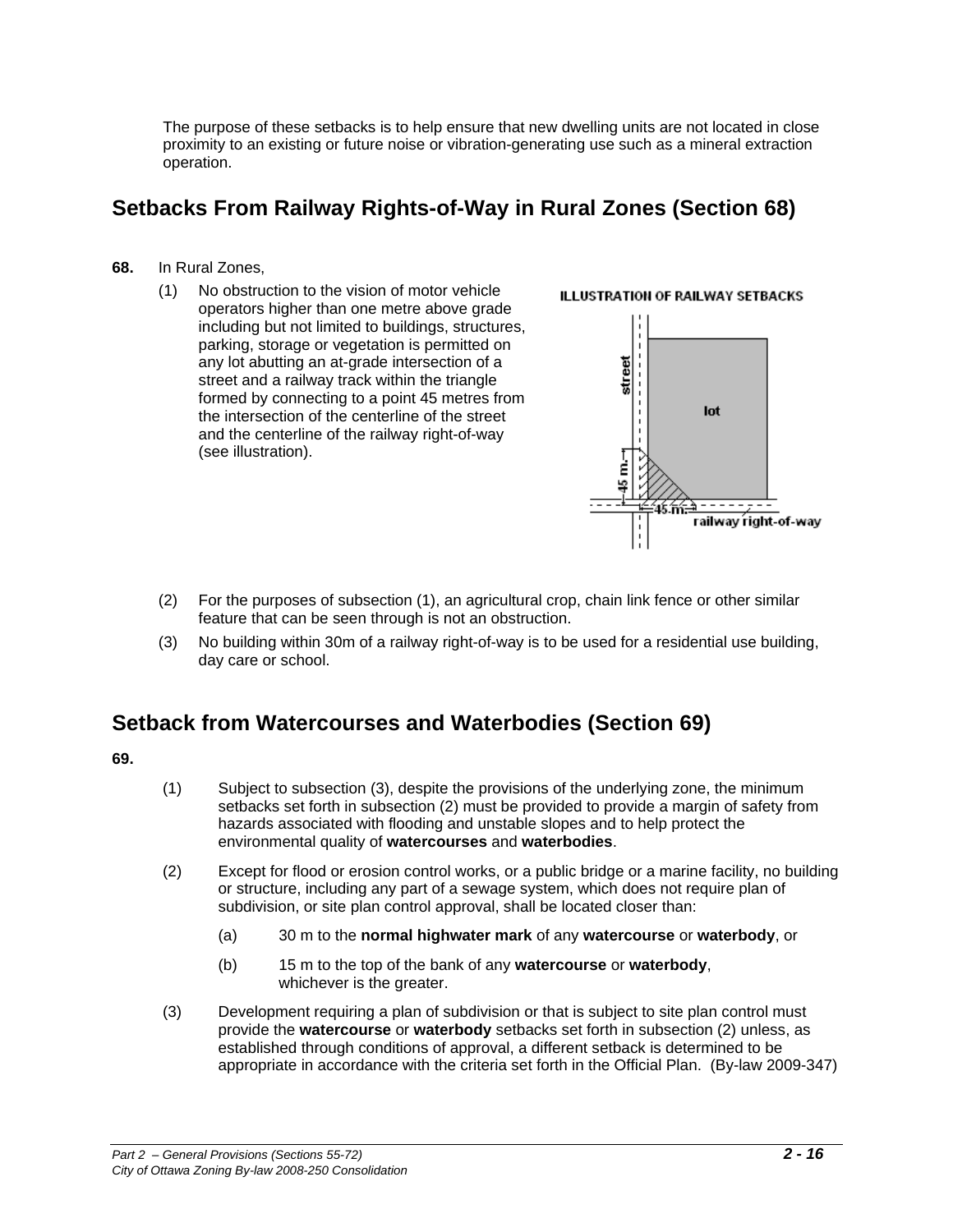## *Protection of Airport Operations (Section 70)*

- *70. (1) The Airport Operating Influence Zone (AOIZ) and the Airport Vicinity Development Zone (AVDZ) are defined planning areas based on the 2013 Noise Exposure Forecast (NEF) and the 2023 Noise Exposure Projection (NEP) aircraft contours. These zones, as shown on Schedule 6, apply development restrictions to protect lands uses and activities from noise impacts emanating from the aircraft and airport operations and to conversely protect airport operations from potential complaints arising from the development of residential and noise sensitive uses too close to the airport. Policies relating to these zones are detailed in Section 4.8.6 – Land-Use Constraints Due to Airport and Aircraft Operations. The AVDZ also incorporates elements of the Ottawa Macdonald-Cartier International Airport Zoning Regulations. (By-law 2020-299)*
	- *(2) Airport Zoning Regulations made pursuant to the Aeronautics Act (Canada) also apply to private property in the vicinity of the Ottawa Macdonald-Cartier International Airport. The regulations prevent lands adjacent to and in the vicinity of the airport*  from being used or developed in a manner that is incompatible with the operation of *the airport or the safe operation of aircraft or causes interference with navigational aids and communications. Constraints to development include obstacle limitations surfaces, natural growth, bird hazards and interference with communications and aeronautical facilities. Airport Zoning Regulations and the regulation of all matters of aviation are administered by Transport Canada and will prevail in the event of a conflict with the provisions of this by-law.*
	- *(3) Development in the vicinity of the Carp Airport, and Rockliffe Airport, must take into consideration guidelines found in Transport Canada Document TP312E - Aerodrome Standards and Recommended Practices. With respect to development in the vicinity of the Carp Airport, runway 10-28 must be protected as a "4C CAT 1" Runway, and runway 4-22 must be protected as a "1C NON-INSTR" Runway. (Subject to By-law 2017-236)*

#### **Temporary Uses, Buildings Or Structures During Construction or Special Events (Section 71)**

- **71.** (1) Despite any provision to the contrary, the following temporary buildings, structures or equipment are permitted in any zone, except an EP zone, during a period of construction or special events. (By-law 2009-302)
	- (a) the use of land or the use or erection of a temporary building, structure or equipment essential to the construction or special event in progress on that land; (By-law 2009- 302)
	- (b) a temporary **office** for the sale of residential lots or residential units, and
	- (c) in a rural zone, a mobile home as temporary accommodation for a period not to exceed 24 months while a permanent **dwelling unit** or oversize dwelling unit is being erected on the same land. (By-law 2018-206)
	- (2) The minimum yard setback provisions of the applicable zone and the parking provisions do not apply to these temporary buildings, structures or equipment.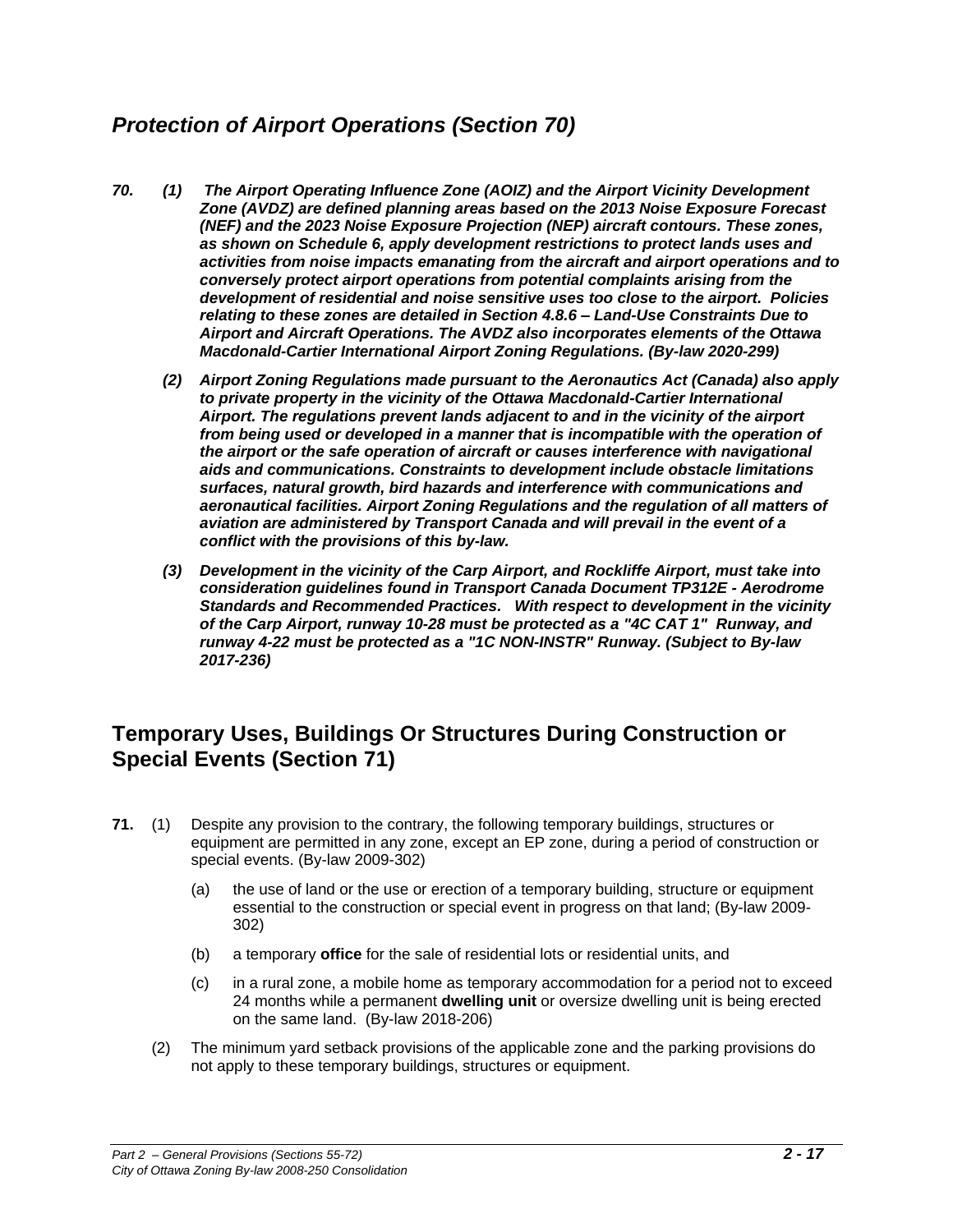- (3) These temporary buildings, structures or equipment may be located on the lands only until such time as the work has been completed or abandoned or such buildings, structures or equipment are no longer required.
- (4) In the case of a temporary **office** for the sale of residential lots or residential units not situated in a zone where offices are a permitted use, such **office** must not exceed the height limit applicable to that zone.

#### **Setback from the Trans Canada Pipeline (Section 72)**

- **72.** Despite any other provision to the contrary, buildings and structures must be set back from a lot line abutting the O1O Subzone which contains the TransCanada Pipeline a minimum distance of:
	- (1) for any principal building or structure, seven metres from a rear lot line; and
	- (2) for any building or structure, three metres from an interior side lot line.

## **Provisions for the May 2017 Flood Relief Overlay (Section 73)**

- **73.** The following provisions apply to lots subject to the provisions of Section 58 Flood Plain Overlay and Section 69 – Setbacks from Watercourses for buildings that are being reconstructed as a result of flooding or buildings that are being relocated to a less flood-prone location that meets or is as close as possible to the Setbacks specified in Section 69, and do not exceed the maximum permitted size for additions specified in 73(2)-(4). (By-law 2019-409)
	- (1) despite the provisions of Section 58 and Section 69 and the yard setbacks and maximum building height provisions of the underlying zone, reconstruction of a detached dwelling and associated permitted projections and accessory buildings in existence as of May 1, 2017 is permitted in accordance with the location and building envelope approved in permits issued by the Conservation Authority;
	- (2) for buildings and structures subject to Section 58 (1), (2) and (3), the gross floor area of the replacement detached dwelling, and associated permitted projections and accessory buildings must not exceed the gross floor area of the buildings and the area of the permitted projections in existence as of May 1, 2017;
	- (3) despite Section 73 (2), an addition to a building subject to Section 58 (1), (2) and (3) is permitted subject to it not exceeding an amount equal to 20 per cent of the gross floor area of the building or 20 metres square whichever is less;
	- (4) despite Section 73 (2), an accessory building or structure subject to Section 58 (1), (2) and (3), or an addition to an accessory building or structure subject to Section 58 (1), (2) or (3), is permitted subject to the accessory building or structure not exceeding a gross floor area of 50 square metres and a height of one storey;
	- (5) decks and other permitted projections associated with the replacement building are subject to Section 65 – Permitted Projections into Required Yards, and Section 69 does not apply to the deck or permitted projection;
	- (6) accessory buildings and structures are subject to Section 55 Accessory Buildings and Structures, and Section 69 does not apply to the accessory building or structure;
	- (7) a detached dwelling must be flood-proofed according to standards required by the Conservation Authority; (By-law 2019-409)